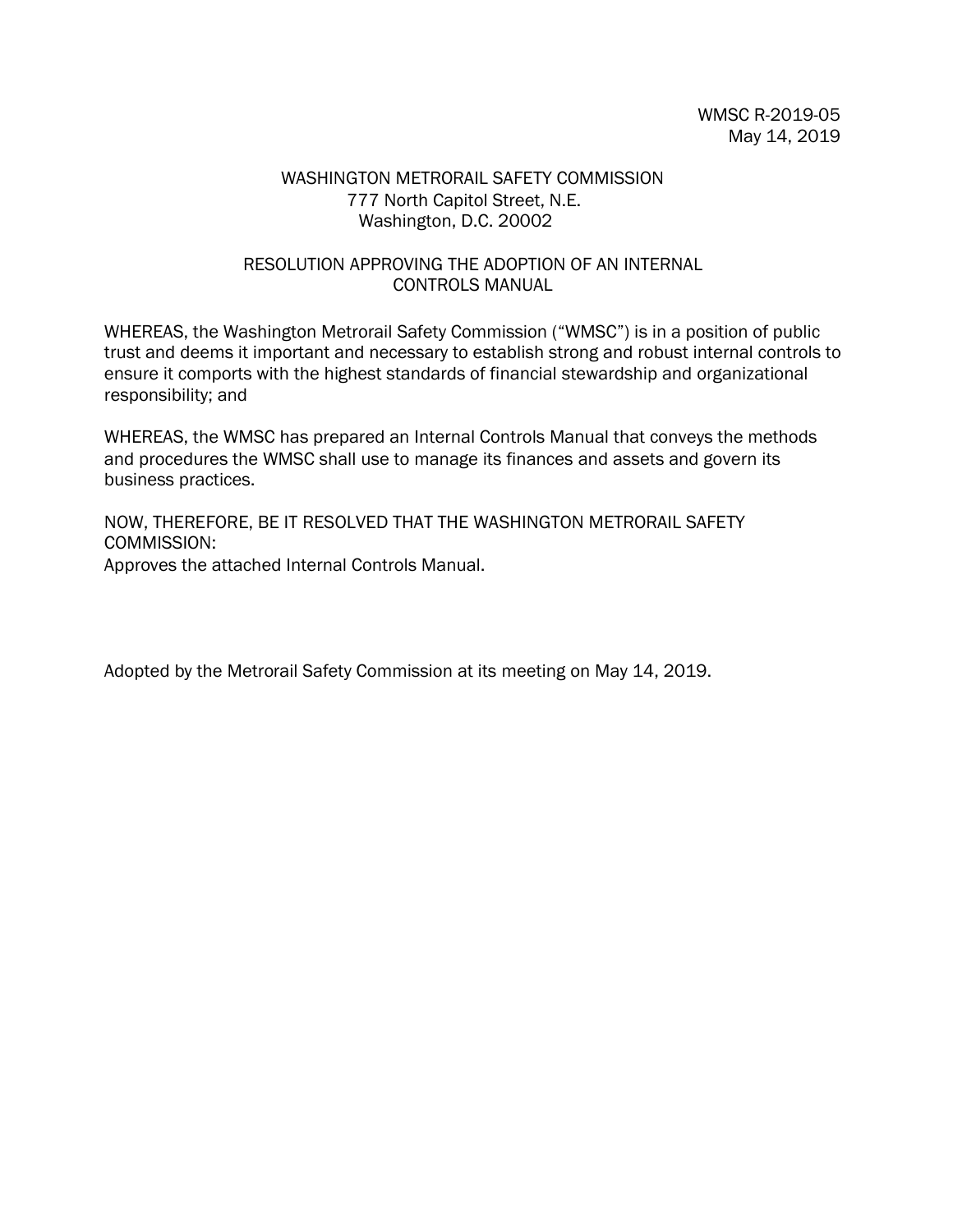

777 North Capitol St., N.E. . Ste. 402 . Washington, D.C. 20002 . 202-384-1520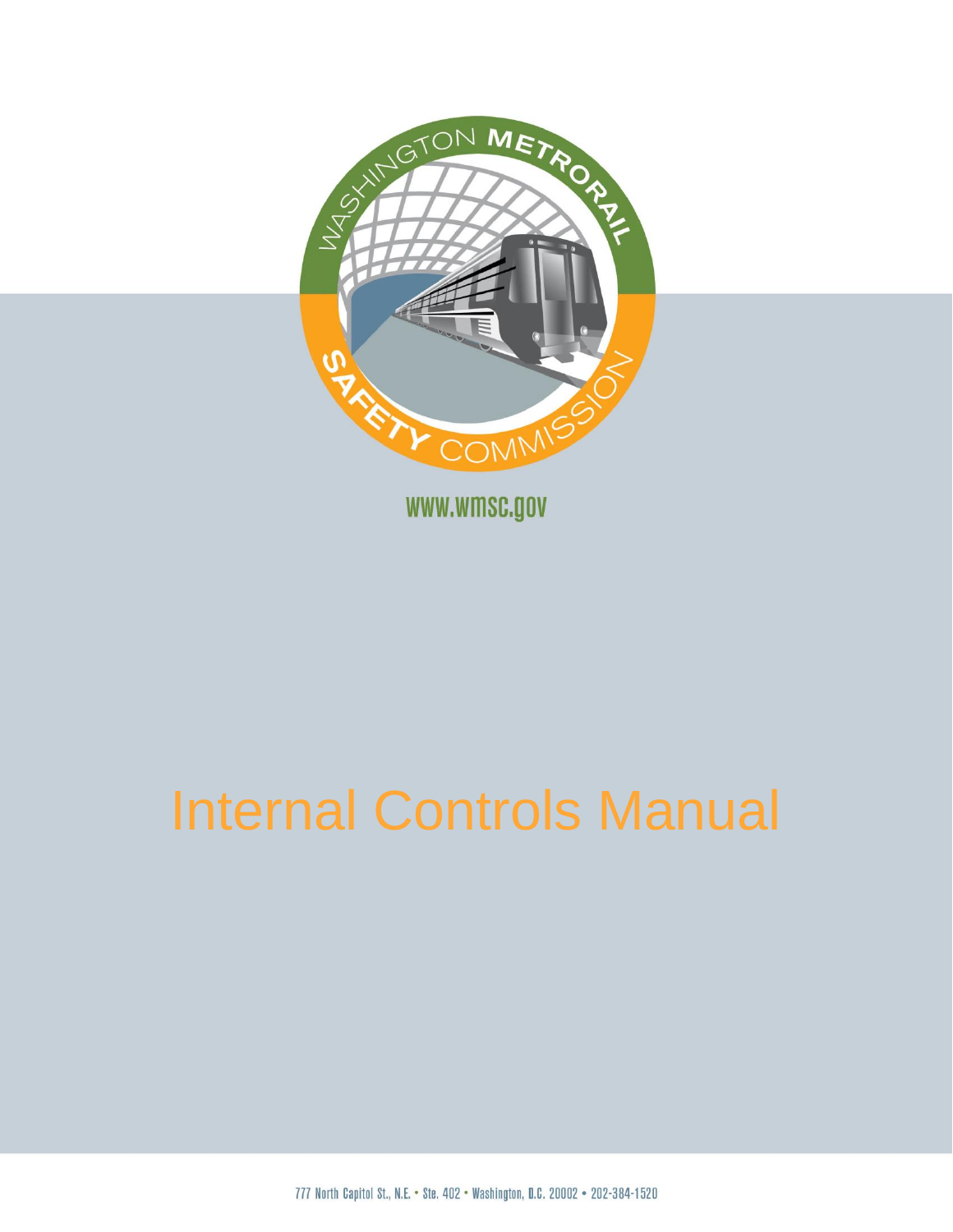

## **Table of Contents**

| Internal Controls Manual 1        |
|-----------------------------------|
|                                   |
|                                   |
|                                   |
| Authority to contract 3           |
| Background Information3           |
|                                   |
| Roles and Responsibilities 3      |
| Basis of Accounting4              |
| Primary Financial Systems4        |
|                                   |
| Signature Authority4              |
| General Ledger Structure5         |
| Revenue and Accounts Receivable5  |
| Revenue Recognition 5             |
|                                   |
|                                   |
|                                   |
| Expenses and Accounts Payable 6   |
|                                   |
| Purchases and Procurement6        |
|                                   |
|                                   |
|                                   |
| Electronic Payments7              |
| Employee and Commissioner Expense |
| Vendor Management7                |
| Accounting Procedures8            |
|                                   |
| Bank Reconciliations8             |
| Payment Card Reconciliations 8    |
|                                   |

| Financial Reporting and Planning8                                    |
|----------------------------------------------------------------------|
| Annual Budgeting Process 8                                           |
|                                                                      |
|                                                                      |
|                                                                      |
|                                                                      |
|                                                                      |
| Operating Reserve 10                                                 |
| Other Relevant Policies  11                                          |
| <b>Employee Travel and Expense Policy11</b>                          |
| Compensable Meetings<br>and<br>Reasonable Expenses for Commissioners |
| Document Retention Policy 12                                         |
| Whistle Blower Protection  14                                        |
| Appendix A: Reference Material  15                                   |
| Appendix B: Full Chart of Accounts  15                               |
|                                                                      |

## <span id="page-2-0"></span>**Purpose**

The Washington Metrorail Safety Commission (WMSC) operates using funds provided both by the local jurisdictions and the federal government. As servants of public trust, the WMSC has a great responsibility to utilize the resources provided in the most effective and efficient ways while adhering to applicable law and regulation. A strong system of internal controls is paramount to properly managing resources.

Internal controls are the mechanisms, rules, and procedures that work to ensure the integrity of financial and accounting information, promote accountability, and prevent fraud. Besides complying with laws and regulations, and preventing theft and fraud, internal controls help improve operational efficiency by improving the accuracy and timeliness of financial reporting.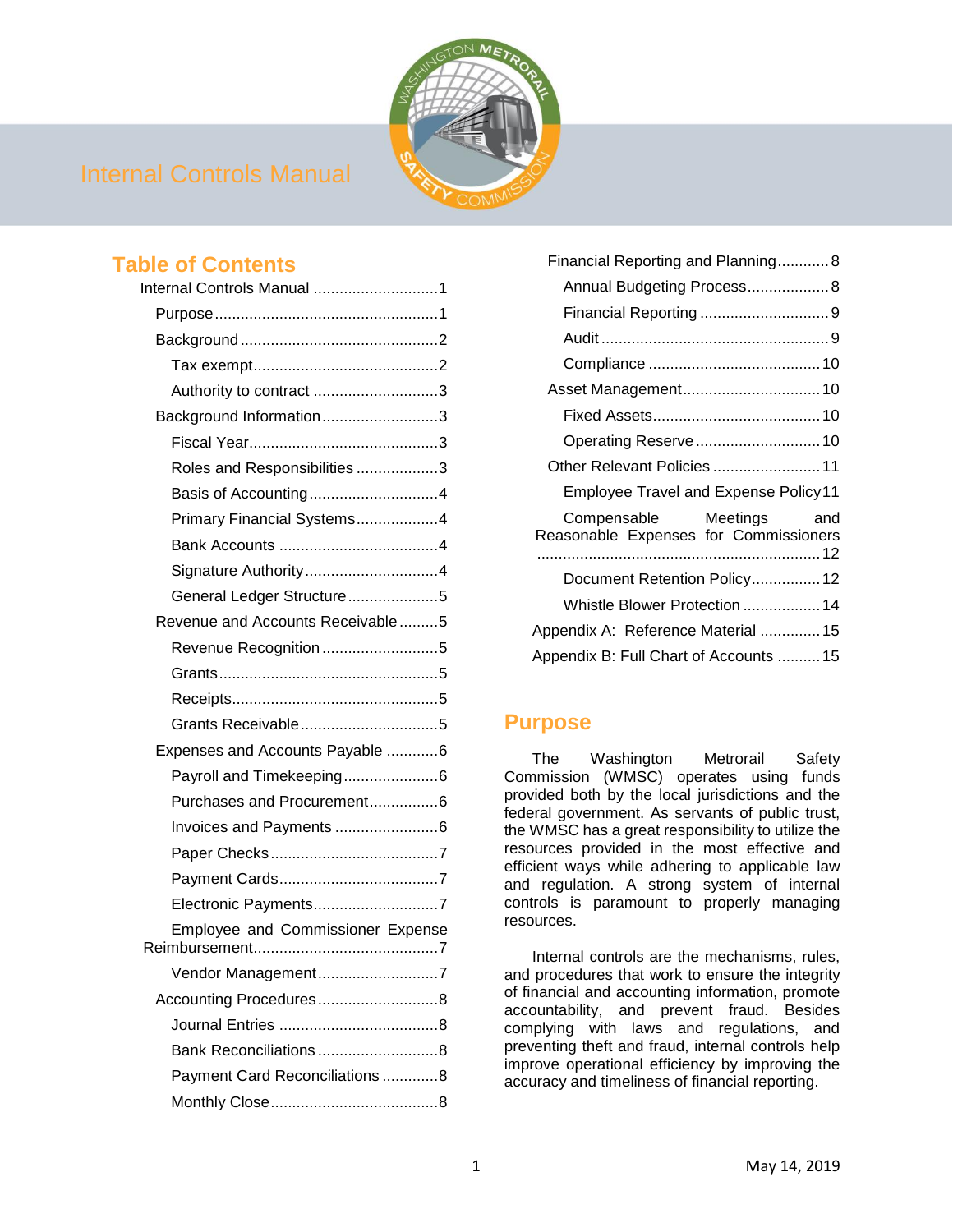

Every WMSC employee has some role in effecting internal controls. The purpose of this manual is to assist employees in their financial stewardship role and to provide guidance for the basic business controls and to define responsibilities for managing them.

This manual applies to all of the operations, activities, and employees of the WMSC.

## <span id="page-3-0"></span>**Background**

The Washington Metrorail Safety Commission (WMSC) is the designated State Safety Oversight Agency (SSOA) for the Washington Metropolitan Area Transit Authority (WMATA) Metrorail system. As such, The WMSC is legally and financially independent of WMATA.

The WMSC serves as the safety regulatory authority for the WMATA Metrorail system, and works in cooperation with the Federal Transit Administration (FTA) and WMATA to enhance public safety. The WMSC's State Safety Oversight (SSO) program was certified by the Federal Transit Administration in accordance with the requirements of Title 49 U.S.C. § 5329(e), and the FTA's SSO regulation 49 C.F.R. Part 674, on March 18, 2019. The WMSC's rail transit experts implement the WMSC's program and focus on verification of compliance with WMATA's safety plans to ensure that these WMATA provides a safe environment and transportation service.

The WMSC oversees the safety of WMATA Metrorail through six core functions: its triennial audit program, onsite inspections, safety event investigation, emergency management activities, safety certification, and oversight of WMATA's corrective active plans (CAPs).

The WMSC's will receive its only federal funding from the U.S. Department of Transportation's (DOT) Federal Transit Administration (FTA), as a recipient pursuant to Title 49 U.S.C. § 5329.

The WMSC does not provide any services or benefits directly to members of the public, and the activities of the WMSC do not confer any obligations or requirements on members of the general public. That said, the WMSC is required to comply with the Freedom of Information Act (5 U.S.C. § 552(a)–(d)) and the Government in the Sunshine Act (5 U.S.C. § 552b).

The WMSC is comprised of Commissioners and Alternates appointed by the District of Columbia, the State of Maryland, and the Commonwealth of Virginia. Each jurisdiction is permitted to appoint two Commissioners and one Alternate, none of whom is a salaried employee of the WMSC. The day-to-day work of the Metrorail Safety Commission is undertaken by a full-time staff of about 11 individuals.

The legal authority for the WMSC is derived from an Interstate Compact, which was authorized by identical legislation enacted by each of the jurisdictions served by Metrorail: D.C. Act 21-666, which became law on February 10, 2017; Maryland H.B. 119, which became law on March 30, 2017; and Virginia H.B. 2136, which became law on March 24, 2017. The U.S. Congress granted its consent and approval of the MSC Compact via H.J.Res.76, which became P.L. 115-54 on August 22, 2017. This legislation is collectively referred to as the "WMSC Compact."

Relevant to this manual, the WMSC Compact, among other things, authorizes the WMSC to enter into contracts, and its exemption from sales taxes.

### <span id="page-3-1"></span>Tax exempt

Article V, Section E, Paragraph 45 reads:

"45. The exercise of the powers granted by this [W]MSC Compact shall in all respects be for the benefit of the people of the District of Columbia, the Commonwealth of Virginia, and the State of Maryland and for the increase of their safety, commerce, and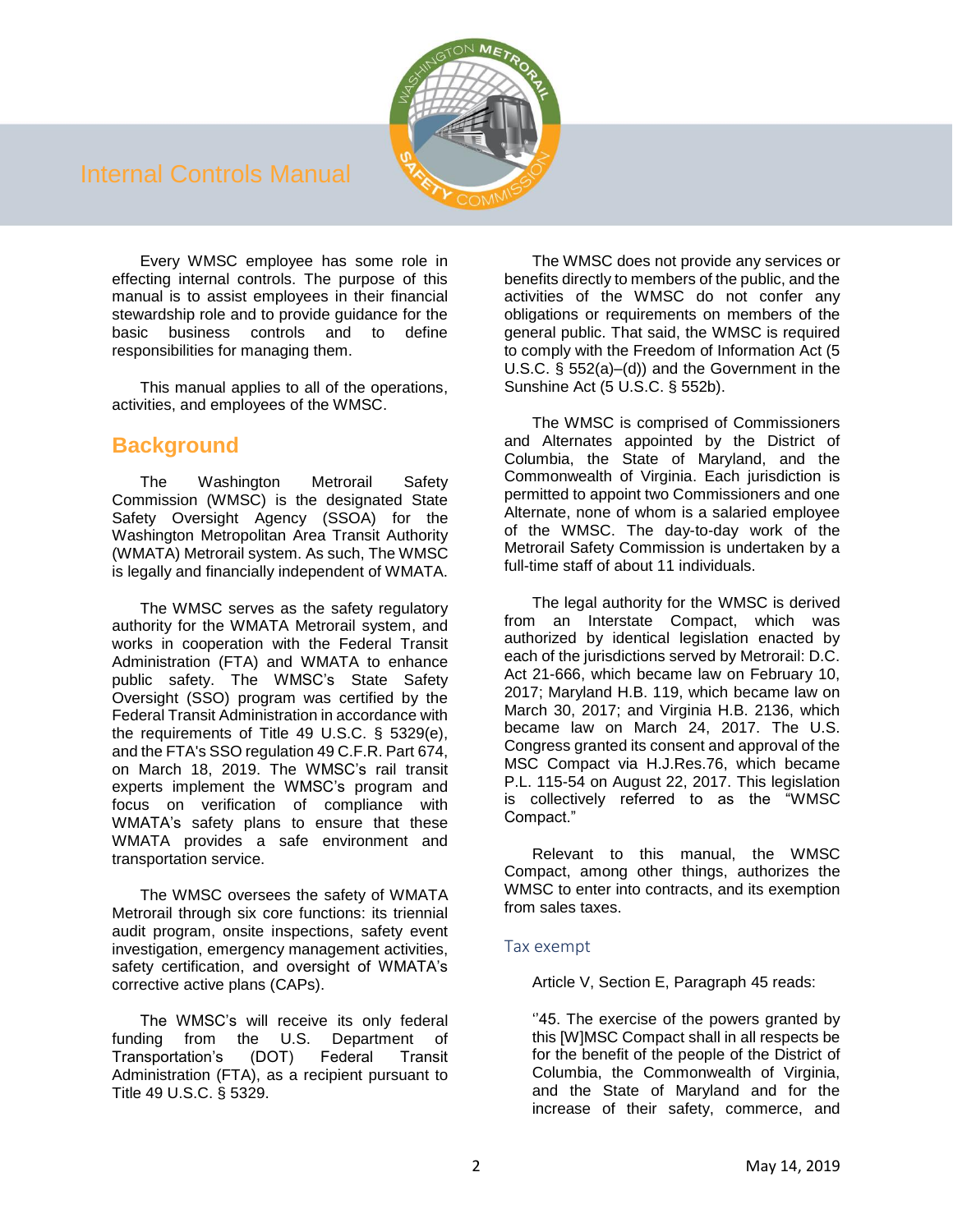

prosperity, and as the activities associated with this [W]MSC Compact shall constitute the performance of essential governmental functions, the Commission shall not be required to pay any taxes or assessments upon the services or any property acquired or used by the Commission under the provisions of this MSC Compact or upon the income therefrom, and shall at all times be free from taxation within the District of Columbia, the Commonwealth of Virginia, and the State of Maryland."

## <span id="page-4-0"></span>Authority to contract

Article IV, Section B, Paragraphs 32(e) and 32(f) read:

''(e) Contract for or employ consulting attorneys, inspectors, engineers, and such other experts necessary or desirable and, within the limitations prescribed in this [W]MSC Compact, prescribe their powers and duties and fix their compensation;

''(f) Enter into and perform contracts, leases, and agreements necessary or desirable in the performance of its duties and in the execution of the powers granted under this [W]MSC Compact;"

## <span id="page-4-1"></span>**Background Information**

### <span id="page-4-2"></span>Fiscal Year

The WMSC's fiscal year ends June 30th.

### <span id="page-4-3"></span>Roles and Responsibilities

The Commissioners are responsible for fiduciary oversight of the organization including:

- Annual approval of audited financial statements<sup>1</sup>
- Annual approval of budget.
- Annual approval of CEO salary.
- Quarterly review of financial statements and performance.
- Accountability of the Chief Executive Officer and any personnel responsible for Finance and/or operations.

The WMSC Finance & Operations Committee is responsible for fiduciary oversight including: Aiding the full commission in developing and proposing WMSC budgets, selecting independent auditors, overseeing independent audits and presenting audit findings to the full commission with recommendations for action, developing policies and overseeing civil rights compliance, proposing internal controls, overseeing procurement policies, developing personnel policies, and presenting the annual budget and periodic reports to the commission for adoption.

The accounting and finance function for WMSC is fulfilled as an outsourced service. Refer to Appendix A for the vendor name. The roles of this accounting team include:

- Processing transactions.
- Managing accounts receivable, accounts payable, and billing.
- Reviewing and submitting payroll to the Professional Employer Organization (PEO) for processing (see Appendix A for current PEO information).
- Submitting grant disbursement requests.
- Monthly bank reconciliations.
- Monthly balance sheet account reconciliations.
- Monthly financial reporting and analysis.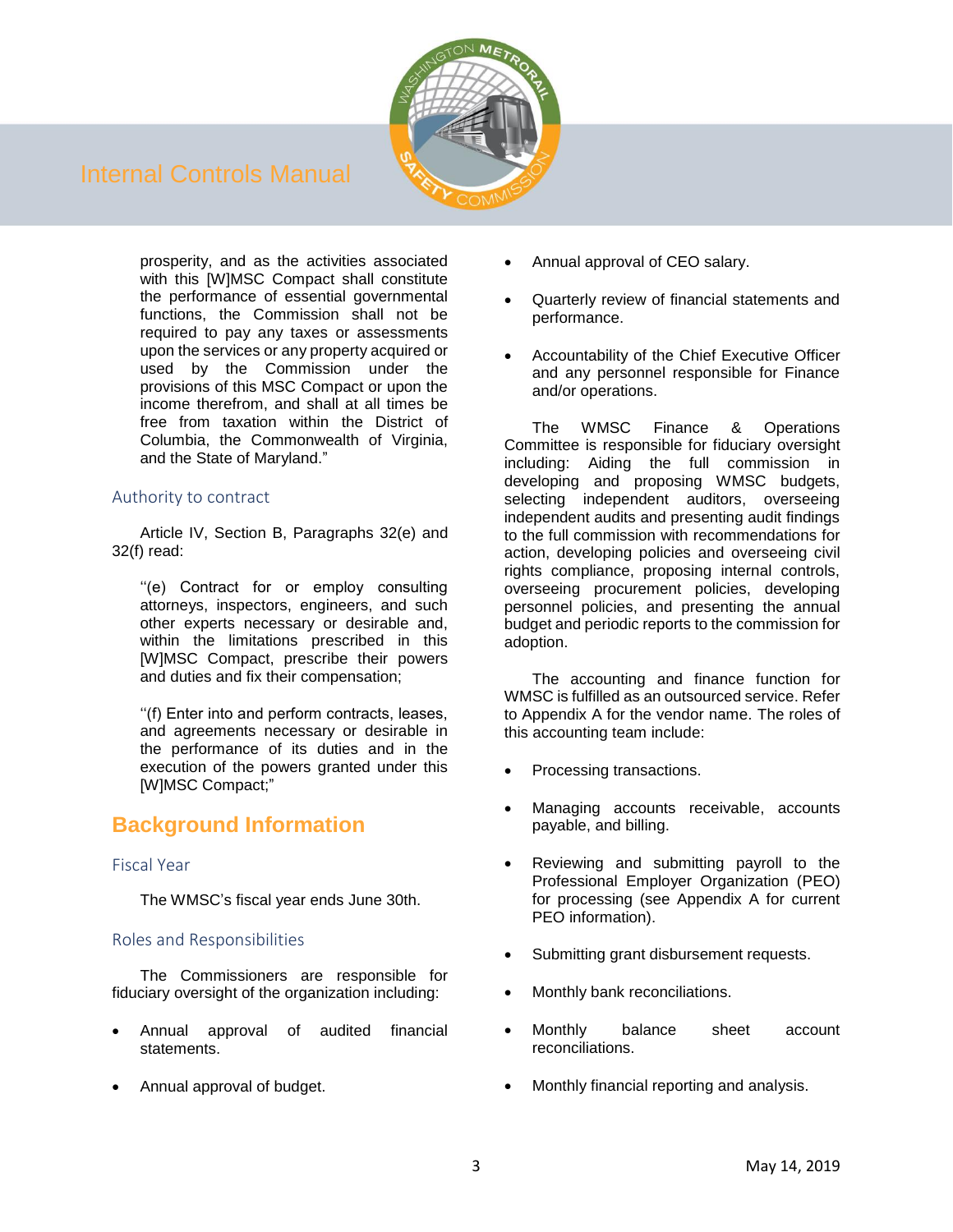

- Assisting with grant reporting.
- Budget preparation.
- Completing ongoing financial forecasting.
- Managing cash flow and projections.
- Audit preparation and support

Additionally, a member of the outsourced accounting team serves as the outsourced Controller for the WMSC, and other vendor personnel serve as additional accounting staff for the WMSC. The role of the Controller includes:

- Managing and overseeing the accounting team.
- Reviewing the general ledger on a monthly basis.
- Reviewing the monthly bank account reconciliations.
- Reviewing fees paid to each vendor and issuing an IRS Form 1099, as required, by January 31 of each year.

Certain employment functions are performed for the WMSC by its PEO. The functions handled by the PEO include:

- **Timekeeping**
- **Payroll**
- **Employee benefits**

## <span id="page-5-0"></span>Basis of Accounting

The WMSC uses the accrual basis of accounting.

## <span id="page-5-1"></span>Primary Financial Systems

The WMSC uses the following financial systems and maintains the following accounts:

- General Ledger: See Appendix At
- Payroll: PEO provided
- Bill payment: See Appendix A
- Expense reporting: Scanned receipts

Financial records are stored within the General Ledger and bill payment systems, both being cloud based systems. In addition, any monthly close workpapers are saved in outsourced accounting team's electronic annual binder.

## <span id="page-5-2"></span>Bank Accounts

The WMSC maintains a checking and escrow accounts. For bank names and other information, refer to Appendix A. The Treasurer, CEO, and COO have full access to all bank accounts, and the outsourced accounting team has read only account access.

The WMSC maintains an escrow account. The purpose of this account is for use if the WMSC fines WMATA, as provided in Article IV, Paragraph 31(c)(2) of the WMSC Compact, which empowers the WMSC to issue "…citations or fines with funds going into an escrow account for spending by WMATA on Commission-directed safety measures."

## <span id="page-5-3"></span>Signature Authority

All payments over \$5,000 must be approved by the Chief Executive Officer. No checks shall be signed prior to the check being completed in its entirety (no signing of blank checks). The following are authorized to sign checks or otherwise approve payments: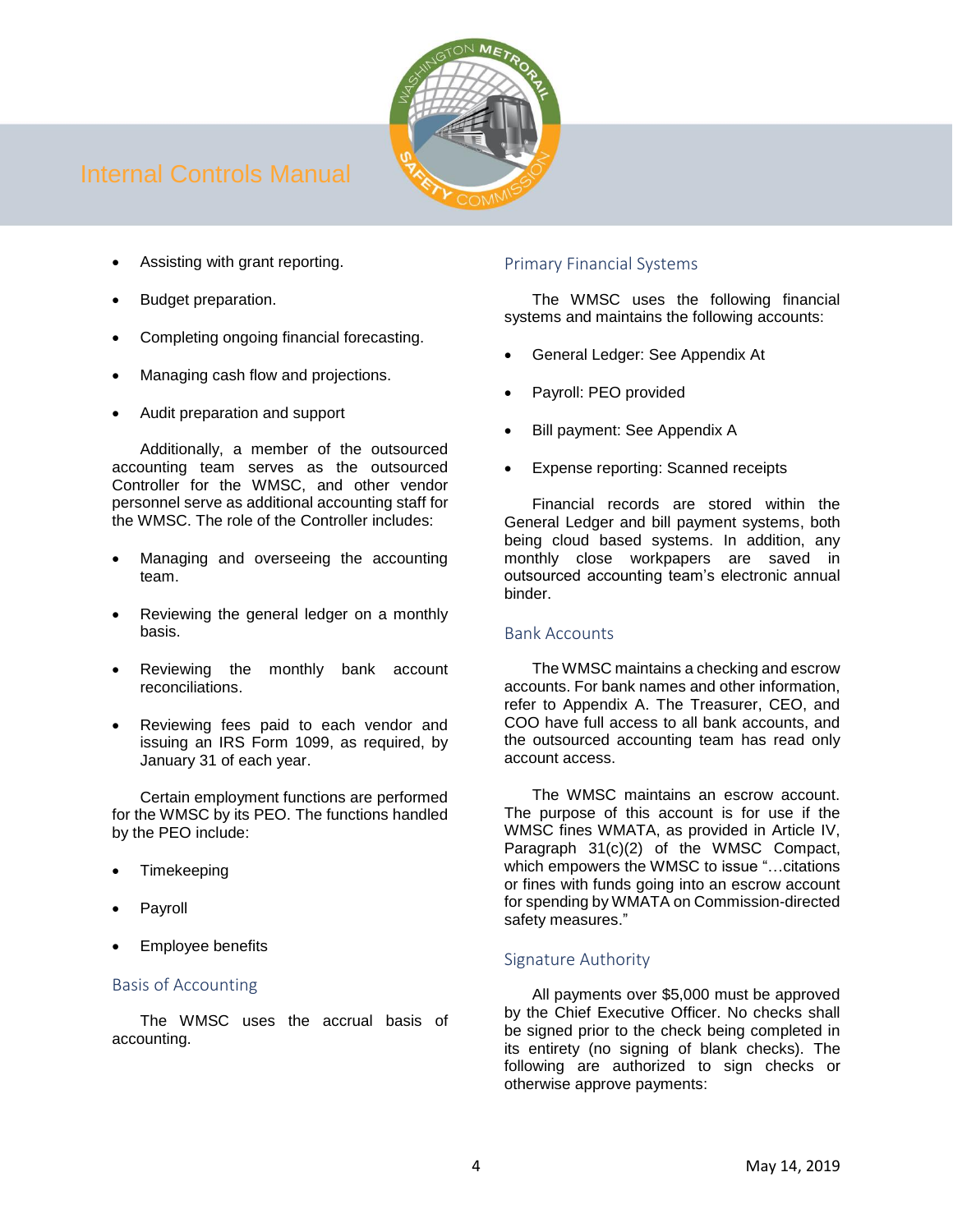

- **Treasurer**
- CEO
- Chief Operating Officer

## <span id="page-6-0"></span>General Ledger Structure

The general ledger is structured to allow the organization to track key programs:

- General and Administration
- Programs Broken Out by Grant Year

The full chart of accounts is attached as Appendix A.

## <span id="page-6-1"></span>**Revenue and Accounts Receivable**

### <span id="page-6-2"></span>Revenue Recognition

The WMSC generally receives the following types of revenue:

- Federal grants,
- Matching funds from the three jurisdictions, and
- Additional operating funds (overmatch) from the three jurisdictions.

Unless otherwise stated, revenues are recognized on an accrual basis, in accordance with the applicable contract or grant (where relevant), and in alignment with GAAP.

### <span id="page-6-3"></span>**Grants**

The WMSC receives revenue from government grants. Grant revenue may be restricted for a specific purpose or timeline, but are generally based on an agreed-upon total dollar amount up-front. The grant listing, including due dates and contact information for each grant, is stored in SharePoint.

Federal grant revenues are recorded as the grants are expended. Matching funds and overmatch revenue is recognized when funds are received. The CEO, or delegate, is the individual responsible for grant reporting and contact with the grantor.

## <span id="page-6-4"></span>Receipts

The WMSC can receive receipts in the form of electronic fund transfers. The WMSC's goal is to ensure that funds receipts are properly received, recorded, and safeguarded whether they are on-hand, in the bank, or in transit.

Upon receiving notification of the deposit, the accounting team records the deposit in the general ledger using the accounts receivable module.

## <span id="page-6-5"></span>Grants Receivable

Billing will be processed on a biweekly basis through the appropriate federal payment management system. In between payment requests, the receivable will be tracked as an unbilled receivable. Interest is not charged on balances and amounts are written off when deemed uncollectible. Bad debts are provided on the reserve method based on experience and analysis at year-end.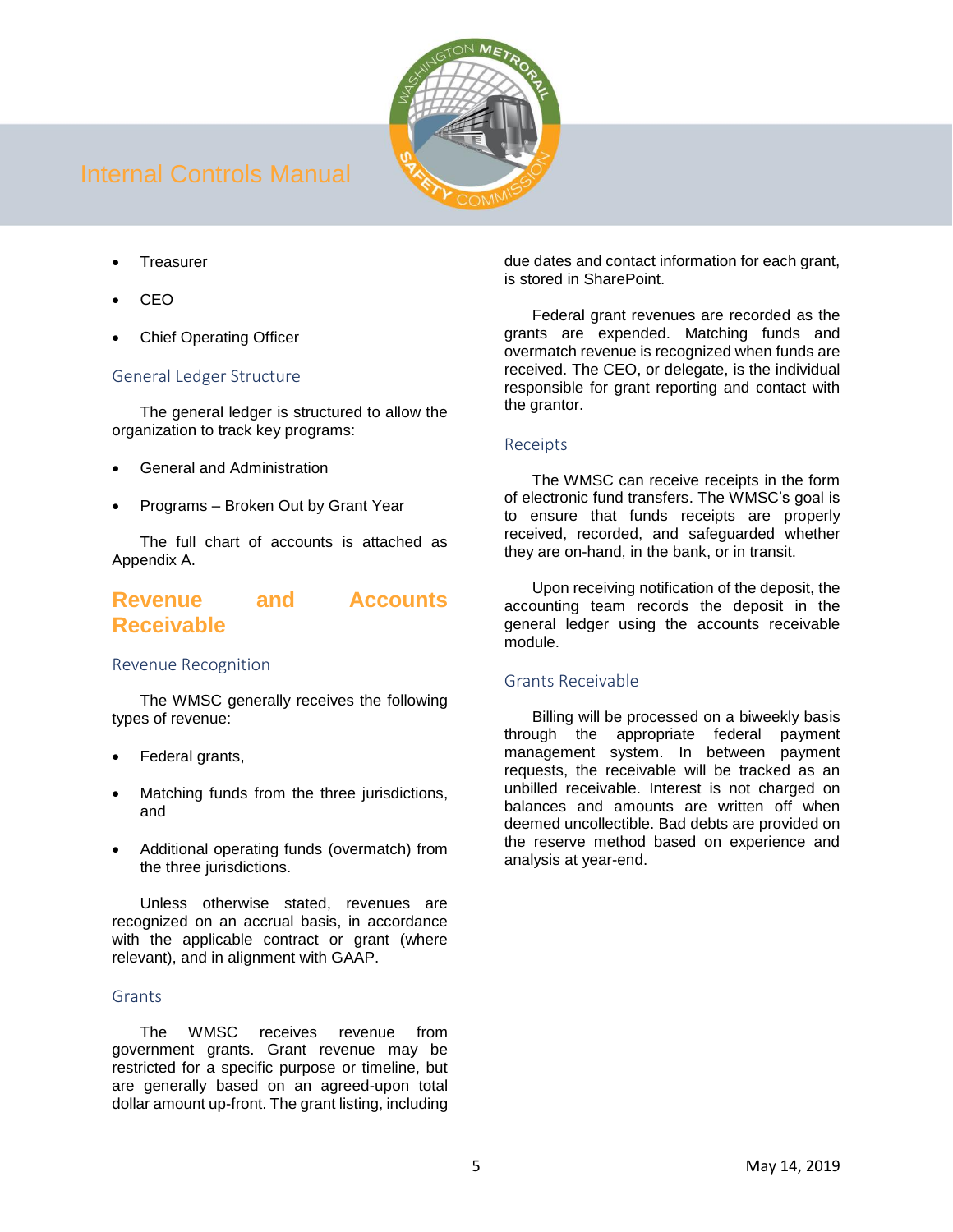

## <span id="page-7-0"></span>**Expenses and Accounts Payable**

## <span id="page-7-1"></span>Payroll and Timekeeping

The WMSC processes its payroll through its PEO on a biweekly basis. There are two payrolls run for each period, one for hourly employees and one for salaried employees.

Hourly employees are required to clock in and clock out using the PEO's timekeeping system on a daily basis. Salaried employees review their time allocation and confirm its accuracy. Time allocations are reviewed every Friday by the CEO as part of the monthly financial statement review. Throughout each pay period, hours are accumulated by the accounting team and submitted to the PEO.

Where applicable, timesheets shall be prepared in accordance with the following guidelines:

- Each timesheet shall reflect hours worked during the pay period (time actually spent on the job performing assigned duties).
- Compensated absences (e.g., PTO and holidays) and uncompensated absences should clearly be identified as such.

Benefits are set up and maintained by the PEO with the support of the outsourced human resources team (see Appendix A for vendor name). The outsourced human resources team is responsible for submitting changes to the PEO as necessary. The following changes in payroll data must be authorized in writing by the CEO:

- **New hires**
- **Terminations**
- Changes in salaries and pay rates
- Court-ordered payroll deductions

The following changes shall be authorized in writing by the individual employee:

- Voluntary payroll deductions
- Changes in tax withholding (W-4)
- Direct Deposit information

Payroll data and changes are maintained by the PEO.

## <span id="page-7-2"></span>Purchases and Procurement

Please refer to the Procurement Manual for the detailed procurement process.

## <span id="page-7-3"></span>Invoices and Payments

Generally, the WMSC makes payments only when properly invoiced. This section explains what constitutes a proper invoice, and it covers payment methods. The WMSC does not make any payments in cash. The following key steps outline the process for processing a payment.

- **Incoming invoices.** When invoices are received, they are routed to WMSC's Bill.com Inbox for processing. The Office Manager, with the assistance of other WMSC staff as required, is responsible for ensuring that only proper invoices (as described below) are approved for payment.
- **Approval of invoices.** WMSC staff will review the invoice to ensure that is a proper invoice. An invoice is a proper invoice if it was submitted by a valid vendor, if it corresponds to an approved purchase order, if the amount is consistent with the WMSC's agreement with the vendor, and if the services/goods were satisfactorily rendered/received. All invoices must also be approved by either the COO or the Director of External Relations. Invoices are also reviewed by the accounting team to ensure that the coding and accounting period are accurately recorded.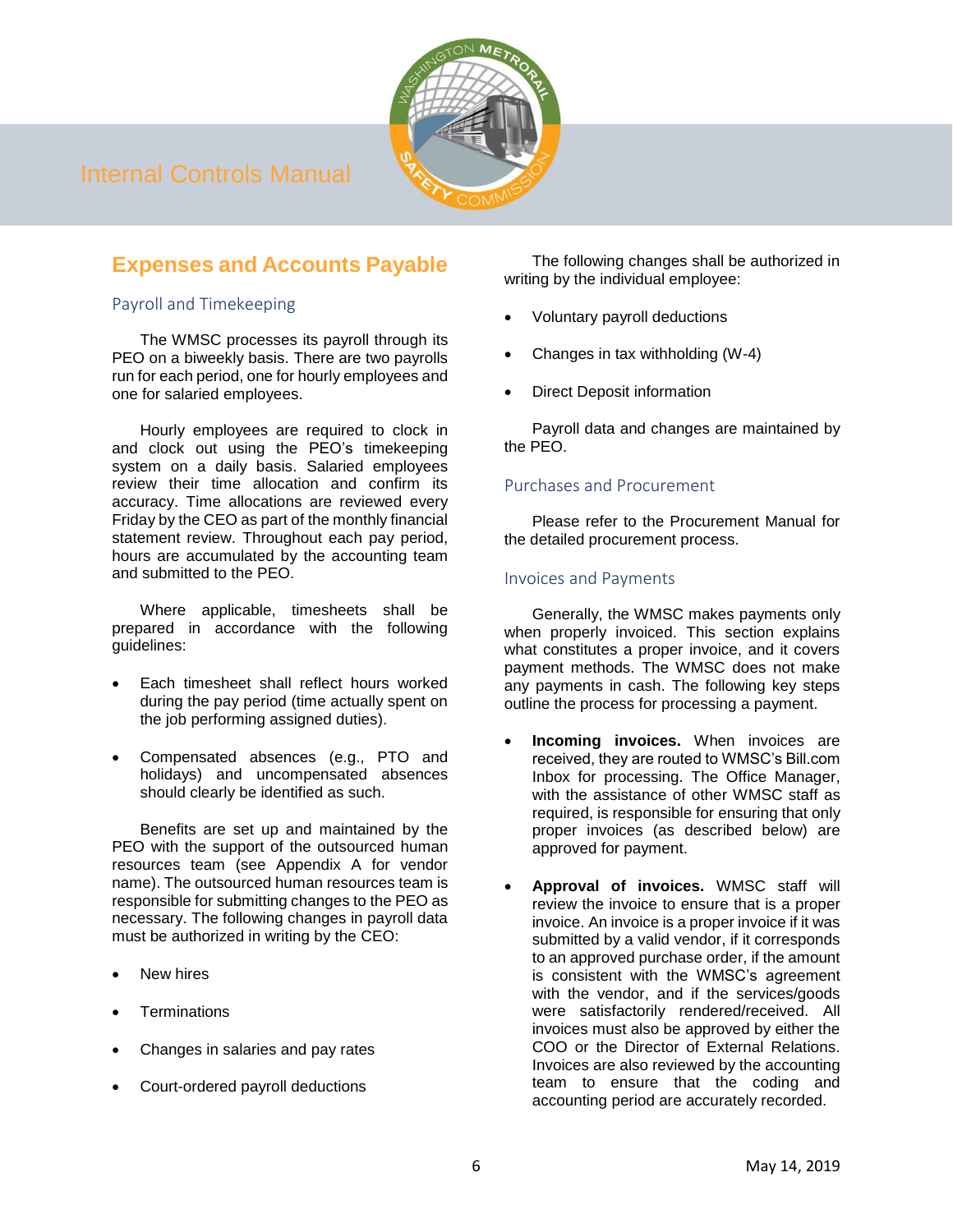

- **Processing payment requests.** On a weekly basis the Chief Operating Officer will release payments via Bill.com.
- **Filing documentation.** Supporting documentation is maintained in Bill.com.

## <span id="page-8-0"></span>Paper Checks

Although not a preferred method of payment, paper checks may be used, provided the above process is followed and documentation is maintained.

## <span id="page-8-1"></span>Payment Cards

Corporate payment cards are not currently in use. This manual will be updated if this should change.

## <span id="page-8-2"></span>Electronic Payments

Electronic payments such as wire transfers and ACH payments are eligible forms of disbursements.

- **Authorization.** Electronic payments are subject to the same process and approval requirements as for above payments.
- **Processing of transfer.** Electronic payments require one or two authorized approvals depending on the amount of the transfer. The following positions are authorized signers: Chief Executive Officer, Treasurer, and Chief Operating Officer. Wire transfers in the amount of \$0 to \$25,000 require one authorization. Wire transfers in an amount above \$25,000 require two authorizations.
- **Documentation.** Documentation of electronic payments must be provided to the accounting team for recording and processing, along with any supporting documentation. The documentation will be retained in Bill.com.

## <span id="page-8-3"></span>Employee and Commissioner Expense Reimbursement

Expenses, either incurred in alignment with the travel and expense policy, or for WMSC business purposes, will be reimbursed upon the receipt of a properly approved and completed expense reimbursement form. This form should be submitted within 2 weeks of incurring an expense. The form must include itemized receipts for all expenses over \$25 and include the appropriate account coding for each expense. Any expense listed without an itemized receipt will not be reimbursed. Reimbursed expenses will be paid as part of the weekly processing of check requests.

## <span id="page-8-4"></span>Vendor Management

To create a payment voucher in Bill.com, the payee must be listed in the vendor listing. The accounting team is responsible for entering new vendors in Bill.com the following information:

- Vendor legal name and any DBA names
- Street address and P.O. box (if applicable)
- Federal employer identification number
- Copy of form W-9
- Telephone number
- Key contact name and email address

When the vendor's first invoice is fully approved, the vendor is deemed a valid vendor. A form W-9 is collected for every new vendor and stored in Bill.com. No payments are made to vendors until a W-9 is collected. On an intermittent basis, vendors that have not been utilized in the preceding two years shall be marked inactive in the vendor master file in Bill.com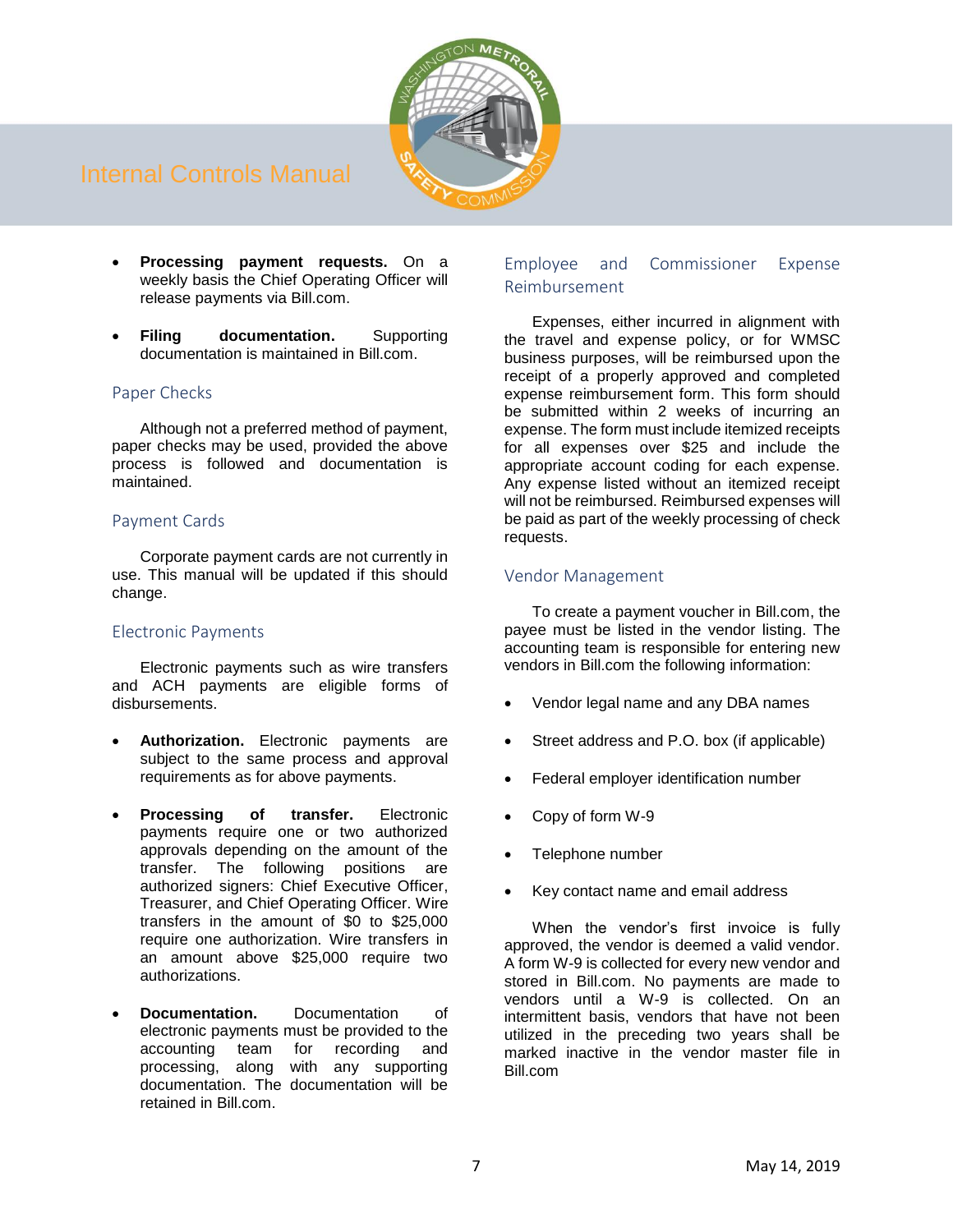

## <span id="page-9-0"></span>**Accounting Procedures**

## <span id="page-9-1"></span>Journal Entries

Manual journal entries are used to record entries other than those that are system generated.

Access to making manual journal entries in the general ledger system is restricted to the accounting team

On a monthly basis, the general ledger is reviewed by the Controller and uploaded to the monthly electronic accounting binder.

## <span id="page-9-2"></span>Bank Reconciliations

Bank statements are accessed electronically by the accounting team and accounts are reconciled on a monthly basis. Reconciliations are performed by the outsourced staff accountant and the reconciliation packet (including the reconciliation, bank statement, and any supporting documentation) is reviewed by the Controller, indicating review by sign off in the binder. In addition, on a monthly basis, the bank statement is provided to the CEO for review and sign off.

## <span id="page-9-3"></span>Payment Card Reconciliations

Corporate payment cards are not currently in use. This manual will be updated if this should change.

## <span id="page-9-4"></span>Monthly Close

The WMSC closes its books on a monthly basis to prevent later changes to the organization's financial records for the period. This helps to ensure that any adjustments to the WMSC's accounting records are appropriately authorized and documented. The WMSC completes each month's official close by the 15th business day of the month, except for the last month of the fiscal year. The close process

includes reconciling all material balance sheet accounts.

All known entries to close the year should be made within four to six weeks of the end of the year. The year is then officially closed upon the completion of the audit and acceptance of the audited financial statements to allow for any proposed adjustments from the auditor to be entered into the general ledger.

## <span id="page-9-5"></span>**Financial Reporting and Planning**

## <span id="page-9-6"></span>Annual Budgeting Process

The WMSC prepares an annual budget on the accrual basis of accounting. The COO with support of the outsourced accounting team follows the budget process outlined below:

- **September.** The outsourced accounting team prepares budget templates for the COO. The COO meets with the appropriate WMSC staff to complete the budget templates. The budget will be prepared via a "bottom up" budgeting process. All fixed costs will be listed and will be supplemented with variable costs.
- **October.** The COO provides the budget templates to the outsourced accounting team for consolidation. The consolidated budget is reviewed by the COO and CEO; the budget is presented to the Commissioners via the WMSC Finance and Operations Committee to evaluate in advance of sharing with the jurisdictions.
- **November 1.** Deadline for the Commissioners to approve the draft budget to circulate to jurisdictions.
- **December 15.** Deadline for limited, informal comments from jurisdictions on draft budget.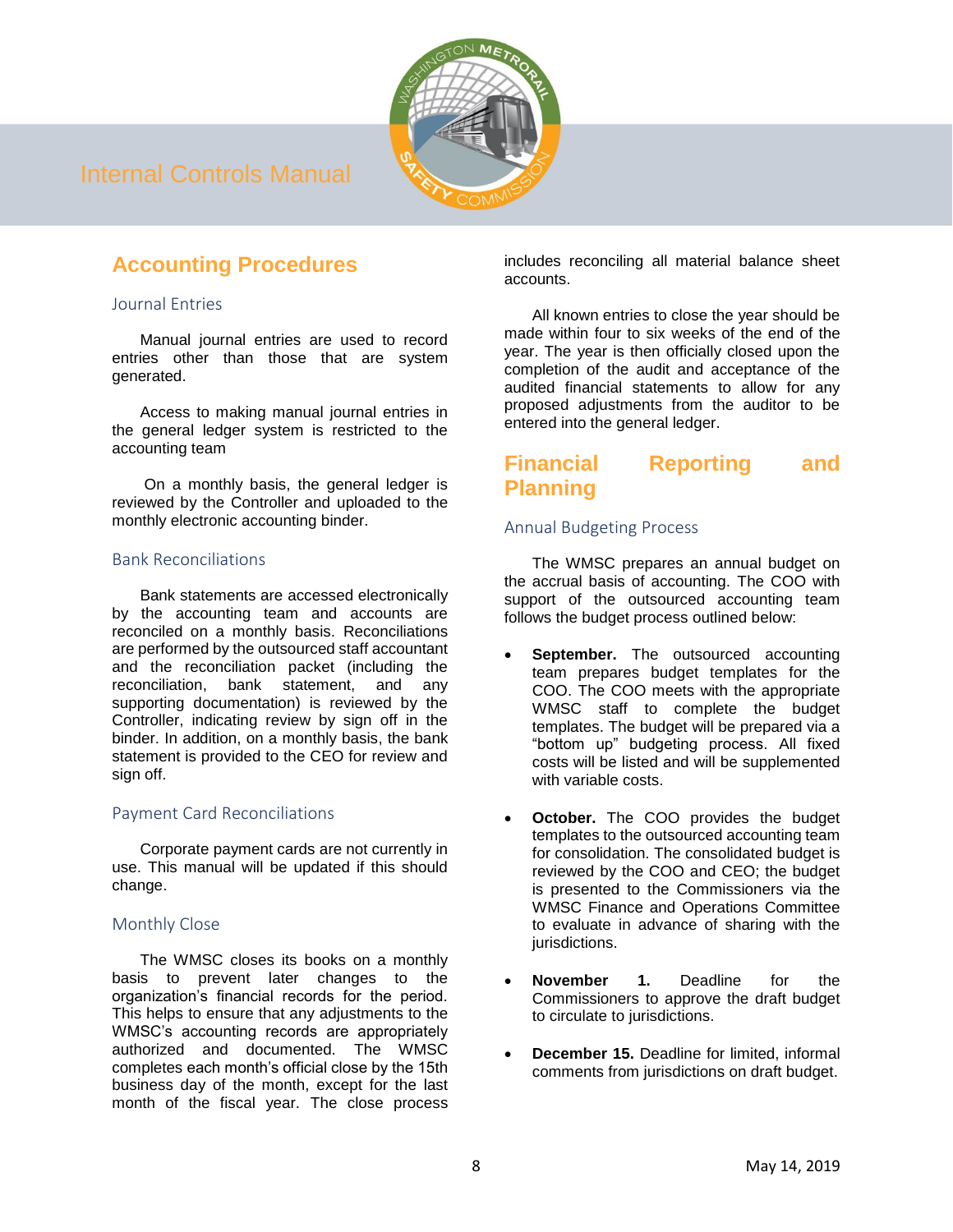

- **January through April.** WMSC engages in discussions regarding the budget with the jurisdictions and reaches an agreement on the funding level.
- **April 15.** Deadline for the WMSC to provide written notice to jurisdictions of agreement amongst the jurisdictions of funding level.
- May. Commissioners review the annual budget.
- **June 1.** Deadline for Commissioners to approve budget.
- **July 1.** Budget goes into effect.

## <span id="page-10-0"></span>Financial Reporting

Financial statements are used by WMSC management and Commissioners to monitor the organization's financial performance, make decisions, and communicate about the organization to external stakeholders. The following financial statements are prepared by the 15th of each month:

- **Balance Sheet.** Reflects the assets, liabilities, and fund balance of the WMSC. It may be prepared to include a comparative balance, generally reflecting the balance at the end of the prior fiscal year. The fund balance may be broken out as reserved or unreserved.
- **Statement of Revenues, Expenditures, and Change in Fund Balances.** Reflects all revenues, expenditures and other funding sources (uses) for the current period and year-to-date. It may be reflected in comparison to historical performance or budget. This report will also be prepared by grant fund for additional detail.

### <span id="page-10-1"></span>Audit

The WMSC will have an independent annual financial statement audit performed by a qualified firm of independent Certified Public Accountants each year. The audit shall be prepared in accordance with generally accepted auditing principles.

If appropriate and required, a single audit of federal funding should also be performed.

A firm to perform the annual audit will be selected from among three or more proposals. The auditors shall have no personal interest, direct or indirect, in the financial affairs of the WMSC or any of its officers or employees. It is the responsibility of the WMSC Finance and Operations Committee to recommend the audit firm on an annual basis for approval (selection) by the Commissioners.

If this is not approved, the WMSC Finance and Operations Committee will instruct the CEO to issue a request for proposals to at least three accounting firms. The final selection of the firm for the audit will be approved by the Commissioners.

The CEO and COO have direct responsibility for overseeing the implementation of the annual audit. The accounting team is responsible for coordinating with the audit firm and preparing all documentation necessary to ensure an efficient audit process. The Commissioners, employees, agents, and contractors of the WMSC shall provide access to information necessary or desirable for the conduct of the audit.

Upon completion, a draft of the audited financial statements and management letter will be issued for review. All materials will be reviewed and approved by the WMSC Finance and Operations Committee. Any requested changes will be considered and agreed upon, and the final audited financial statements and management letter will be produced and distributed to the WMSC. The Commissioners will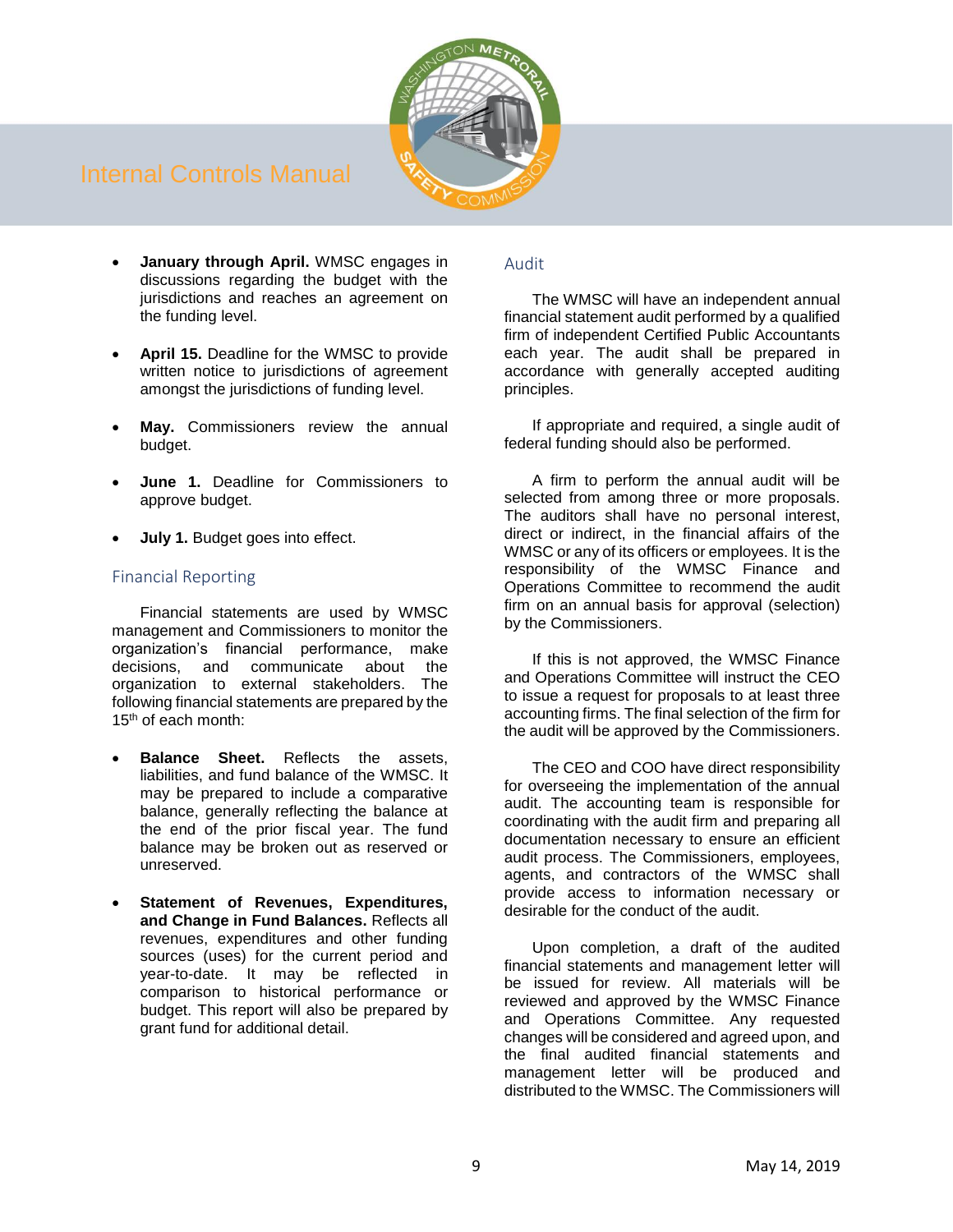

be asked to accept the audited financial statements at a subsequent public meeting.

Once accepted, the annual financial audit report will be available to the general public, and a copy shall be provided to: the Administrator of the Federal Transit Administration; the Governor of Virginia, the Governor of Maryland, and the Mayor of the District of Columbia; the Chairman of the Council of the District of Columbia; the President of the Maryland Senate, and the Speaker of the Maryland House of Delegates; the President of the Virginia Senate, and the Speaker of the Virginia House of Delegates; and, the General Manager and each member of the board of directors of WMATA.

### <span id="page-11-0"></span>Compliance

#### *Payroll Tax Filings*

Internal Revenue Service (IRS) Form 941, quarterly payroll tax filings to the IRS reporting wages paid to employees and federal payroll taxes, is due by the end of the month following the end of each calendar quarter. The PEO will prepare all quarterly and annual payroll tax forms for filing. The PEO is also responsible for preparing and processing all returns and all required payments for both federal and state payroll taxes. The CEO, or delegate, is responsible for reviewing all required payroll tax returns.

### *Form 1099*

The WMSC issues IRS Form 1099 for all applicable individuals or organizations. At the conclusion of each calendar year, the Controller reviews total fees paid to each vendor and issues a Form 1099 for eligible individuals or organizations paid more than \$600. These forms are due by January 31 of each year.

## <span id="page-11-1"></span>**Asset Management**

### <span id="page-11-2"></span>Fixed Assets

The WMSC capitalizes fixed asset purchase with a value of more than \$5,000 when purchased or received.

The WMSC uses straight-line depreciation calculated over the estimated useful life of an asset. The useful life of an asset and years to depreciate that asset is determined on the following schedule:

- Furniture 10 years
- Computers 3 years
- Office equipment 5 years
- Vehicles 5 years
- Leasehold Improvements life of lease

An item will be deemed disposable if it is no longer useful or operational. At the time of disposal , the fixed asset's depreciation expense is recorded up-to-date. The fixed asset and its associated accumulated depreciation are removed from the records. Any gain or loss from the disposal is recorded at the time of disposal.

## <span id="page-11-3"></span>Operating Reserve

The WMSC will maintain 6 months of expenses in an operating reserve, measured as the liquid fund balance. If the reserve falls under the required balance, the jurisdictions will be billed accordingly. Overages in the balance will be credited against future bills for the jurisdictions.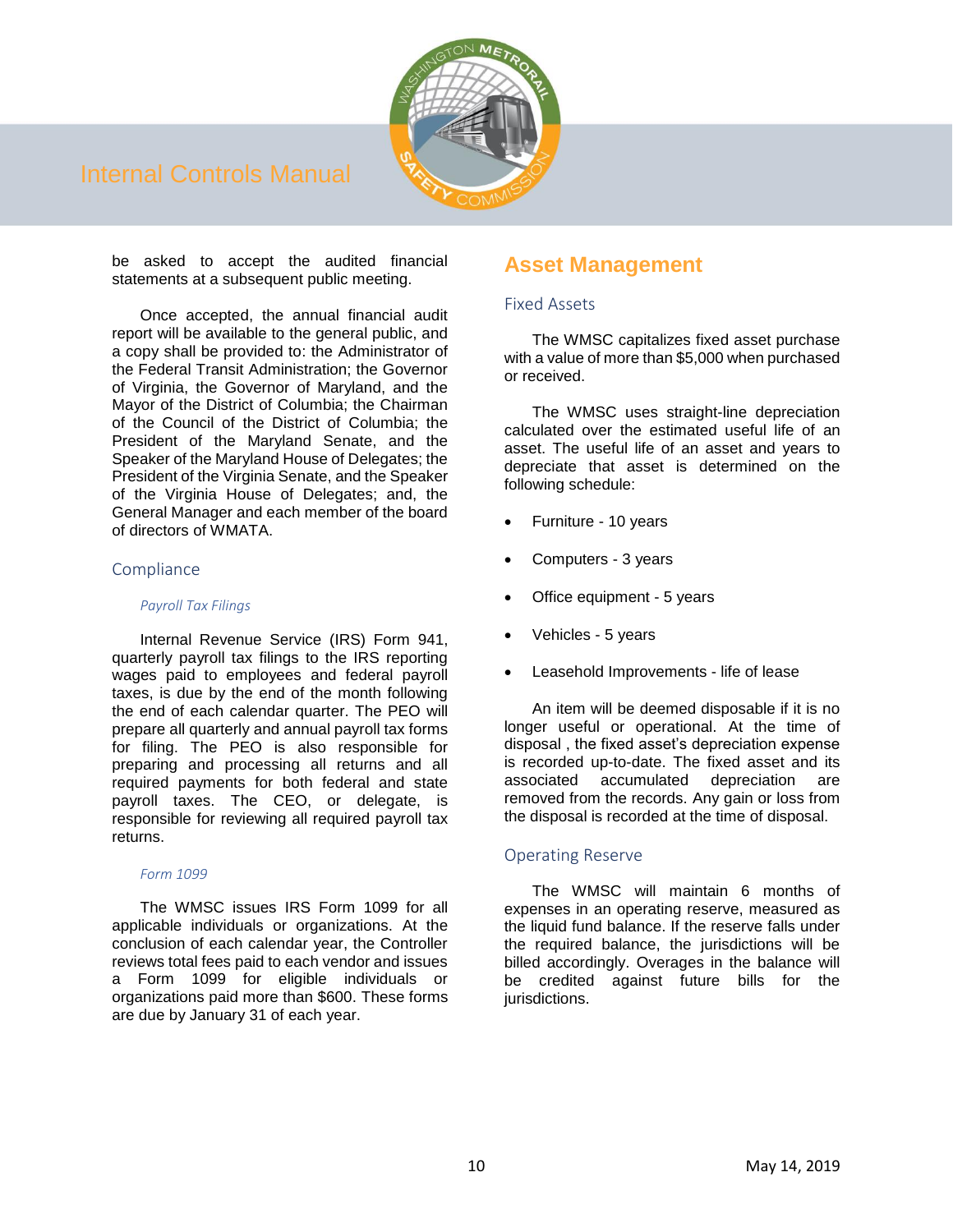

## <span id="page-12-0"></span>**Other Relevant Policies**

## <span id="page-12-1"></span>Employee Travel and Expense Policy

WMSC staff members and commissioners may be required to travel or incur expenses related to the mission of the organization. Please note that the commissioner's travel is governed by a separate policy. The WMSC provides payment or reimbursement for travel and other expenses as long as they are ordinary, necessary, and serve a business purpose.

The section sets forth common guidelines to ensure that travel and related expenses are reasonable and appropriate. As such, consistent procedures for approval, and reimbursement of authorized expenses are outlined.

The following general categories of expenses may be considered reasonable, business-related expenses:

- Air travel. Coach ass unless approved by Chief Executive Officer and for a specific need
- **Lodging.** Non-luxury and moderately priced hotels
- **Meals.** Within reasonable range of recommended daily amount by U.S. General Services Administration
- **Ground Transportation.** Taxi, shuttle, or public transportation
- **Automobile.** Rental car and fuel or personal mileage

All travel expenses that fall in the above categories should be estimated and discussed with a supervisor to determine their reasonableness prior to the commitment of any funds.

In planning travel activities, employees are expected to exercise prudent judgment, and to carefully balance the business need for the proposed travel or activity with the related expenses. That said, employee safety is paramount and may not be compromised.

Employees are encouraged to fly coach class with the lowest available airfare for non-stop travel. First class flights are not allowed unless approved by the CEO and for a specific need.

If a car rental is required, employees are requested to rent mid-sized or compact vehicles.

The WMSC will not reimburse expenses that are inherently personal in nature. All exceptions and any proposed expense that do not fall in the above categories will require specific preapproval by the CEO. The following list includes examples of non-reimbursable expenses:

- Personal travel insurance
- Personal reading materials
- **Childcare**
- Traffic violations or parking tickets
- Toiletries, cosmetics, or grooming products
- Expenses incurred by spouses, children, or relatives
- In-room movies or video games
- Sporting activities, shows, etc. for personal entertainment

Personal travel may be combined with business travel provided that aggregate expenses are no higher than they would have been without the personal travel. Any personal expense will be borne solely by the employee. In no circumstance will the WMSC reimburse for spouse or partner travel or personal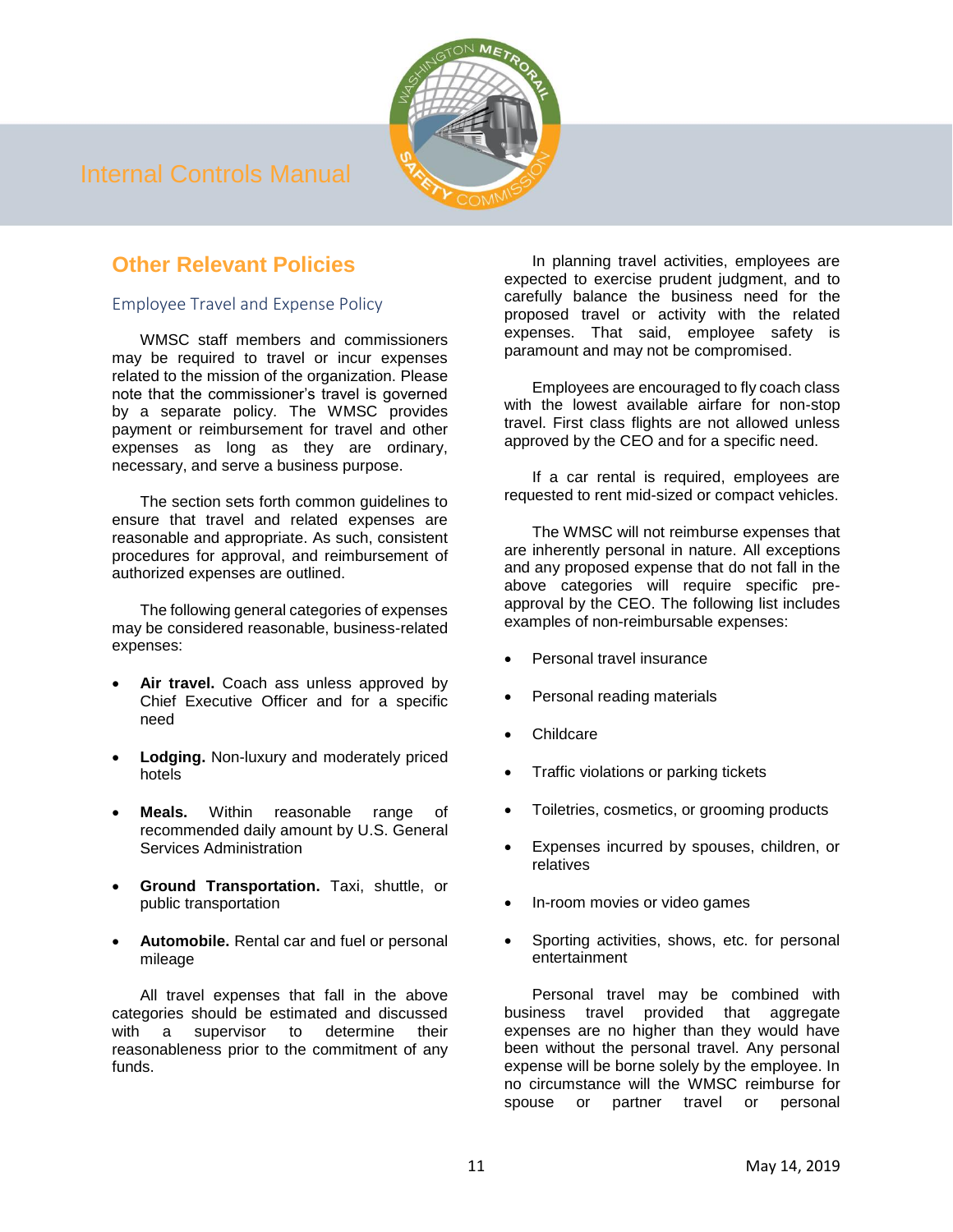

entertainment expenses incurred in tandem with employee travel.

After incurring expenses, receipts must be attached to an expense form which must be completed, signed, and submitted to the Supervisor for approval within 30 days of the day the expense was incurred. Reimbursements will be processed as part of the check request process or included in employee payroll.

Receipts are required for reimbursement of all expenses in the amount of \$25 or more. Receipts must be accompanied by a summary that outlines:

- The nature of the expense,
- The date of the expense, and
- The purpose for the expense.

Employees are allowed to use a personally owned automobile for business purposes. A valid driver's license issued within the United States and personal automobile insurance are required for expenses to be reimbursed. Drivers should be aware of the extent of coverage (if any) provided by his/her automobile insurance company for travel that is business or not personal in nature.

If employees use their vehicles for business travel, mileage incurred in addition to that of regular travel to and from the office will be reimbursed as per the current mileage rate. Appropriate parking fees related to business travel are also reimbursable. Local travel to and from the office is not reimbursable.

The standard mileage rate will be consistent with the standard IRS rate. This amount represents reimbursement for all vehicle related expenses including, but not limited to, gasoline, wear and tear, and personal auto insurance. Expense Reimbursement form is required to receive reimbursement for mileage incurred.

Any request for a payment under this section to the CEO must be reviewed and approved for allowability by the Controller prior to payment. Further, each such payment approved by the Controller must be communicated to the WMSC Chair for his or her awareness.

## <span id="page-13-0"></span>Compensable Meetings and Reasonable Expenses for Commissioners

WMSC Commissioners are eligible for stipend payments and reimbursement for reasonable expenses in accordance with the<br>Compensable Meetings and Reasonable Compensable Meetings and Reasonable Expenses policy adopted by the Commissioners. Payments to the Commissioners are made through Bill.com as described elsewhere in this manual. Stipend payments are tracked and reported on IRS Form 1099 as described elsewhere in this manual.

### <span id="page-13-1"></span>Document Retention Policy

It is the policy of WMSC to retain records (in electronic form) as required by law and to destroy them when appropriate. The destruction of records must be approved by the Office Manager. The records retention schedule is as follows:

- Accident reports/claims involving WMSC employees (settled cases) - 7 years
- Accounts Payable ledgers and schedules 7 years
- Accounts Receivable ledgers and schedules - 7 years
- Audit reports of WMSC finances permanently
- Bank reconciliations 3 years
- Bank statements 3 years
- Chart of Accounts permanently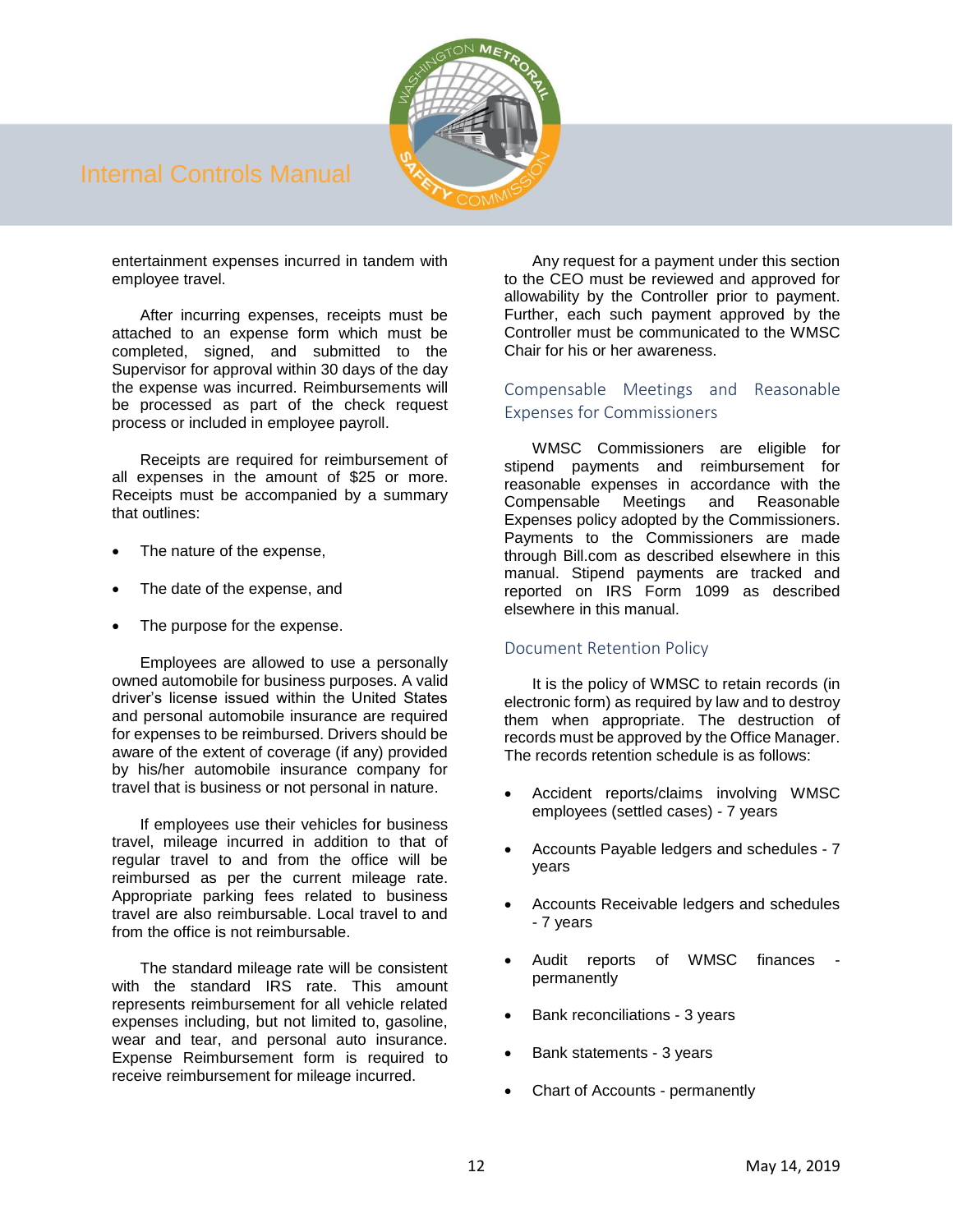

- Cancelled checks (any taxes, property purchases, special contracts) - permanently
- Contracts, mortgages, notes, and leases 7 years if expired; otherwise permanently
- Correspondence: General 2 years; Legal and important matters only - permanently; Accounting - 5 years; Routine with contractors and/or vendors - 2 years
- Deeds, mortgages, and bills of sale permanently
- Depreciation schedules 7 years
- Duplicate deposit slips 3 years
- Employment applications (hired) 3 years
- Expense analyses/expense distribution schedule - 7 years
- Year-end financial statements permanently
- IRS Form I-9 3 years
- Garnishments 7 years
- General Ledgers/year end trial balance permanently
- Insurance policies (expired) 3 years
- Insurance records (policies, claims, etc.) permanently
- Internal audit reports of WMSC finances or similar internal reports - 3 years
- Inventories of products, materials and supplies - 7 years
- Invoices 7 years
- Journals permanently
- Minutes of meetings of the Commissioners, bylaws and charters - permanently
- Notes receivable ledgers and schedules 7 years
- Payroll records and summaries 7 years
- Personnel records (terminated) 7 years
- Physical inventory tags 3 years
- Property records (incl depreciations schedules) - permanently
- Purchase orders 7 years
- Receiving sheets 1 year
- Resumes and applications (unhired) 1 year
- Retirement and pension records permanently
- Requisitions 1 year
- Sales records 7 years
- Subsidiary records 7 years
- Tax returns and worksheets, examination reports and related records - permanently
- Timesheets/cards 7 years
- Trademark registrations and copyrights permanently
- Training manuals 7 years
- Voucher register and schedules 7 years
- Withholding tax statements 7 years
- Final reports pertaining to SSOA core functions (e.g., safety event reports,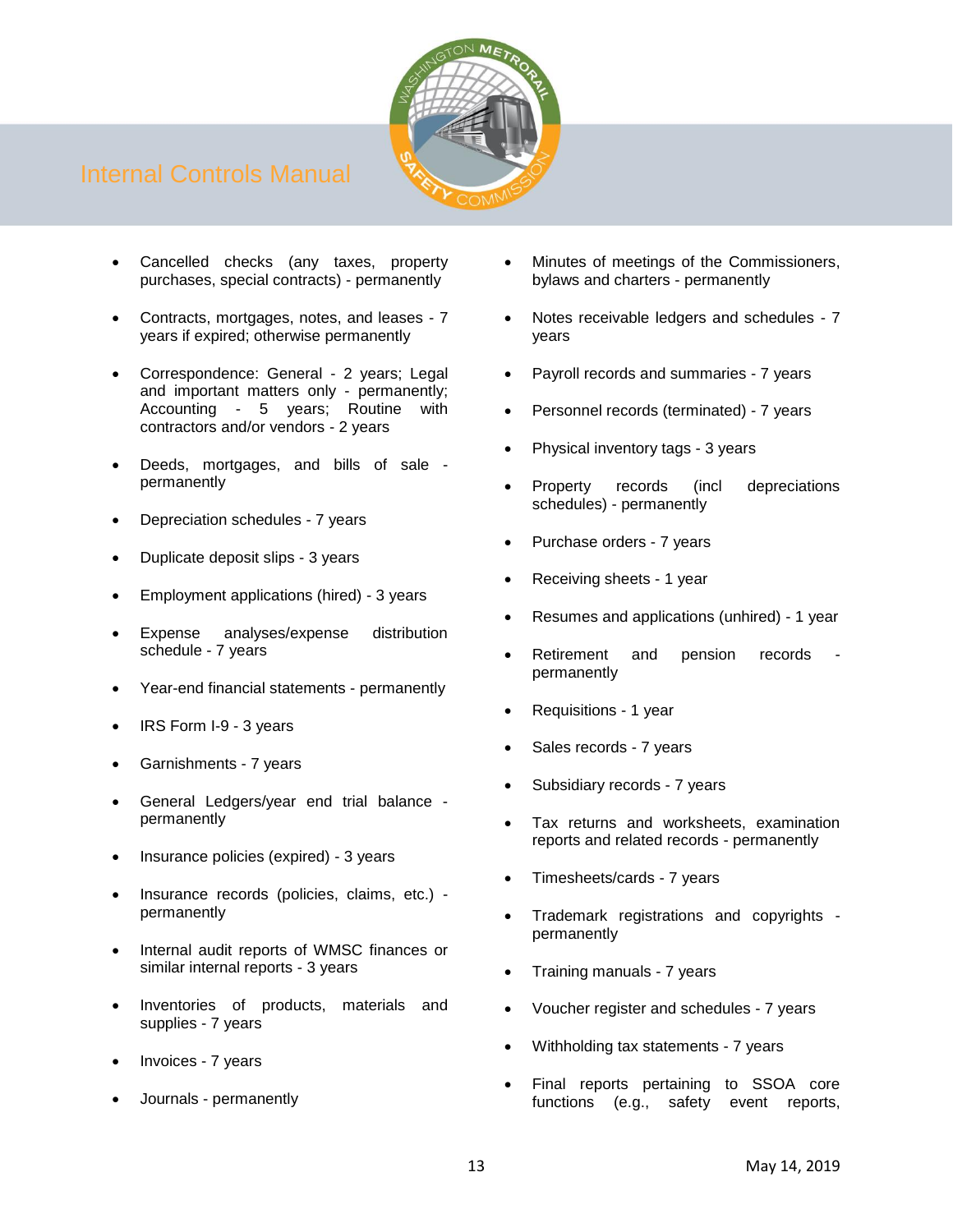

inspection reports, audit reports) – permanently

Supporting documents, statements, official notes, and related materials pertaining to final reports pertaining to SSOA core functions – 3 years after completion of associated final report

### <span id="page-15-0"></span>Whistle Blower Protection

The WMSC requires Commissioners, officers, and employees to observe high standards of business and personal ethics in the conduct of their duties and responsibilities. The WMSC is committed to facilitating open and honest communications about its governance, finances, and legal compliance. All employees and representatives of the organization must practice honesty and integrity in fulfilling their responsibilities and complying with all applicable laws and regulations.

No trustee, officer, or employee who in good faith reports a violation of the WMSC's code of conduct shall suffer harassment, retaliation, or adverse employment consequence. An employee who retaliates against someone who has reported a violation in good faith is subject to discipline up to and including termination of employment. This whistleblower policy is intended to encourage and enable employees and others to raise appropriate concerns within the organization.

The WMSC encourages employees to share their questions, concerns, suggestions, or complaints with someone who can address them properly. In most cases, an employee's supervisor is in the best position to address an area of concern. However, if employees are not comfortable speaking with their supervisors or they are not satisfied with the response, they are encouraged to speak with the outside general counsel. For suspected fraud or financial wrongdoing, you may speak with the Treasurer.

The Commissioners shall address all reported concerns or complaints regarding accounting, auditing, and financial impropriety. The general counsel shall immediately notify the Chair of any such complaint and work with the Commissioners until the matter is resolved.

Anyone filing a complaint concerning a violation or suspected violation of the code of conduct must be acting in good faith and have reasonable grounds for believing the information disclosed indicates a violation of the code of conduct. Any allegations that prove not to be substantiated and which prove to have been made maliciously or knowingly to be false will be viewed as a serious disciplinary offense.

Violations or suspected violations may be submitted on a confidential basis by the complainant or may be submitted anonymously. Reports of violations or suspected violations will be kept confidential to the extent possible, based upon the nature of the violation and the need to conduct an adequate investigation.

The general counsel will notify the sender and acknowledge receipt of the reported violation or suspected violation within five business days. All reports will be promptly investigated and appropriate corrective action will be taken, as warranted by the investigation.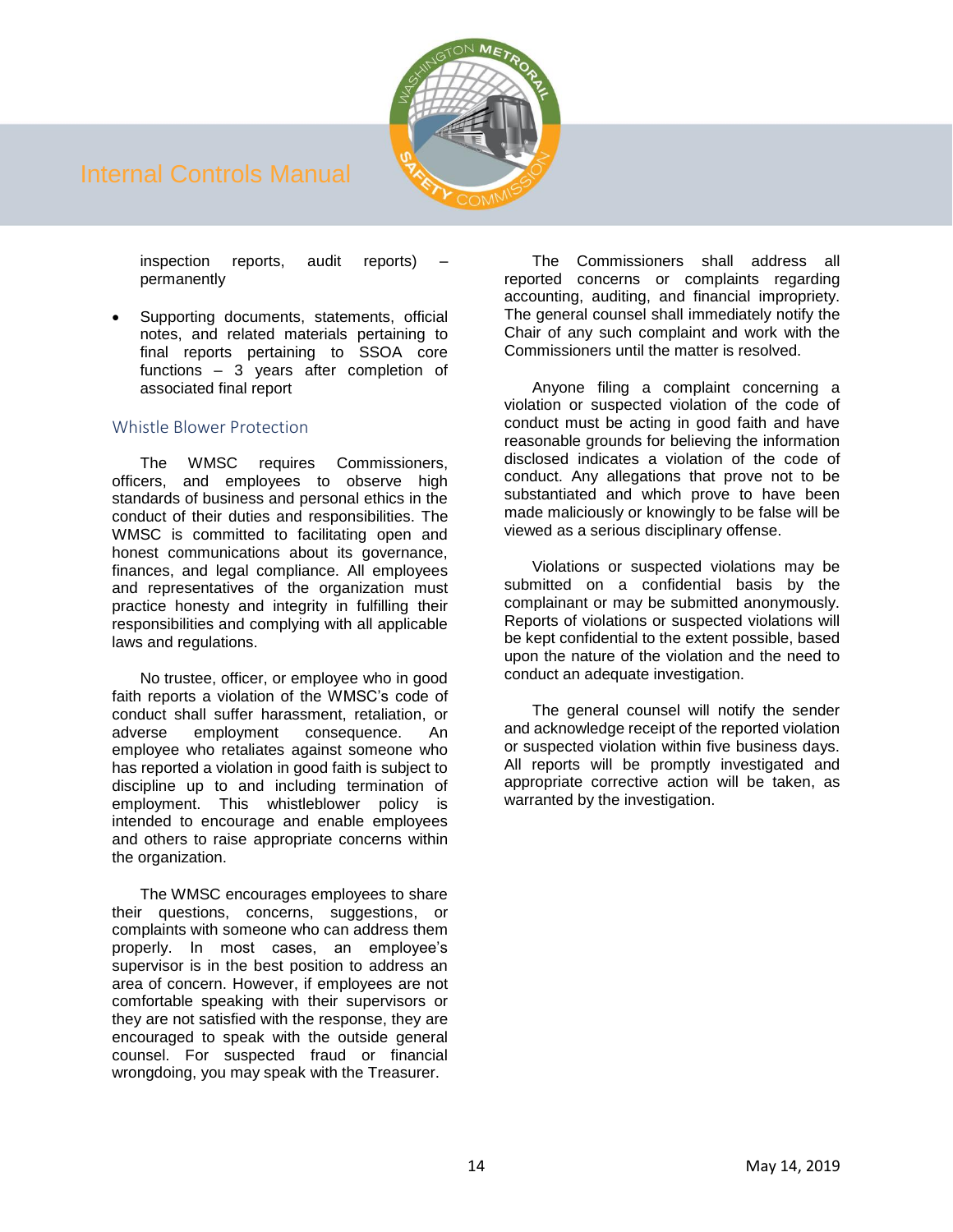

# Appendix A: Reference Material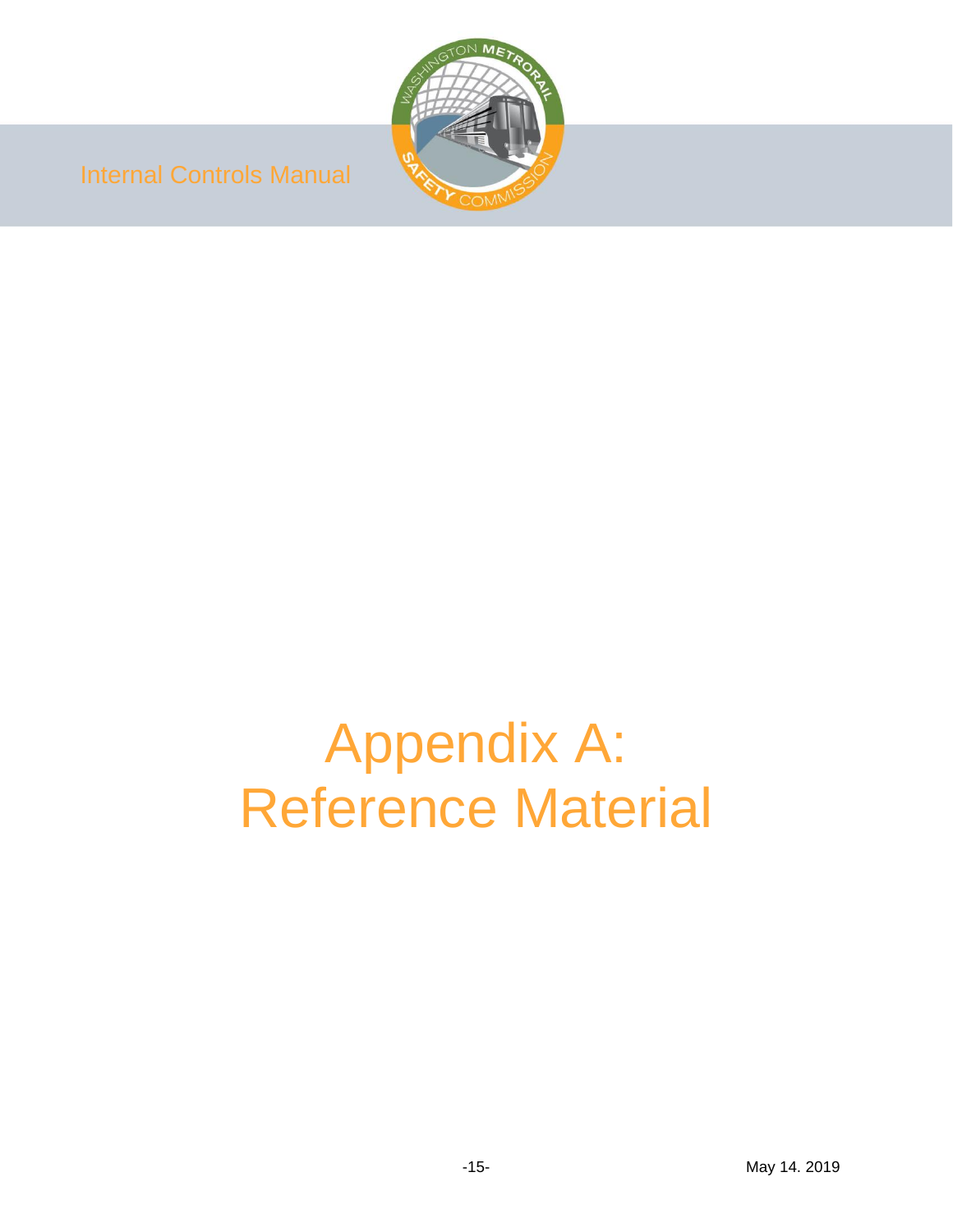

This appendix provides information for reference that may change from time to time (e.g., the names of contractors, banking information, etc.). WMSC staff will keep this appendix up to date with current information. Changes to this appendix do not require approval of the Commissioners.

The outsourced accounting and finance function for WMSC is fulfilled by CliftonLarsonAllen.

The outsourced human resources function for WMSC is fulfilled by CliftonLarsonAllen.

The WMSC's Professional Employer Organization (PEO) is Adams Keegan.

The WMSC maintains accounts at the following banking institutions:

- BB&T (checking and escrow accounts)
- Wells Fargo (checking account)

The WMSC uses and stores financial records in the following cloud-based financial systems:

- General Ledger: Intacct
- Bill payment: Bill.com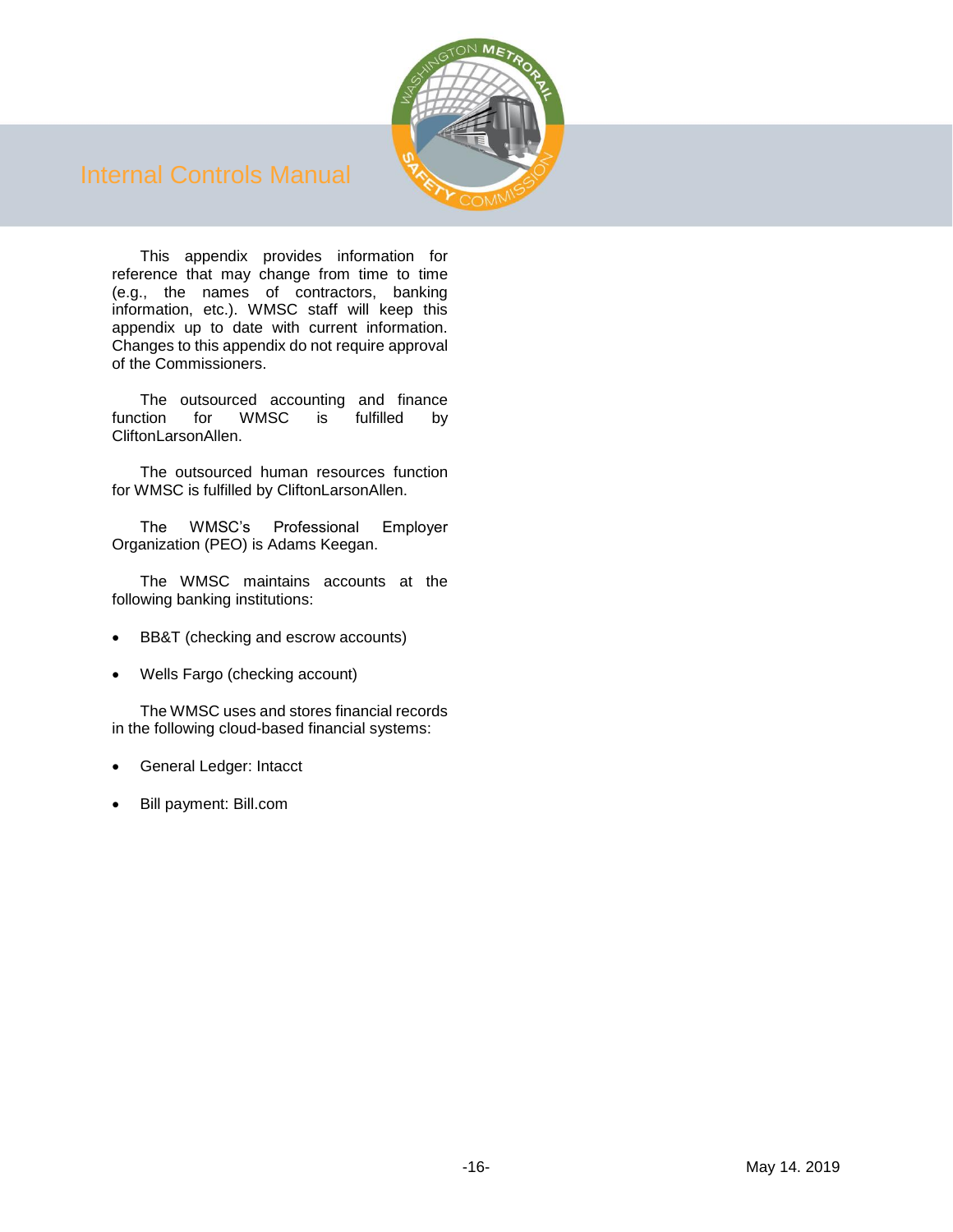

# Appendix B: Full Chart of Accounts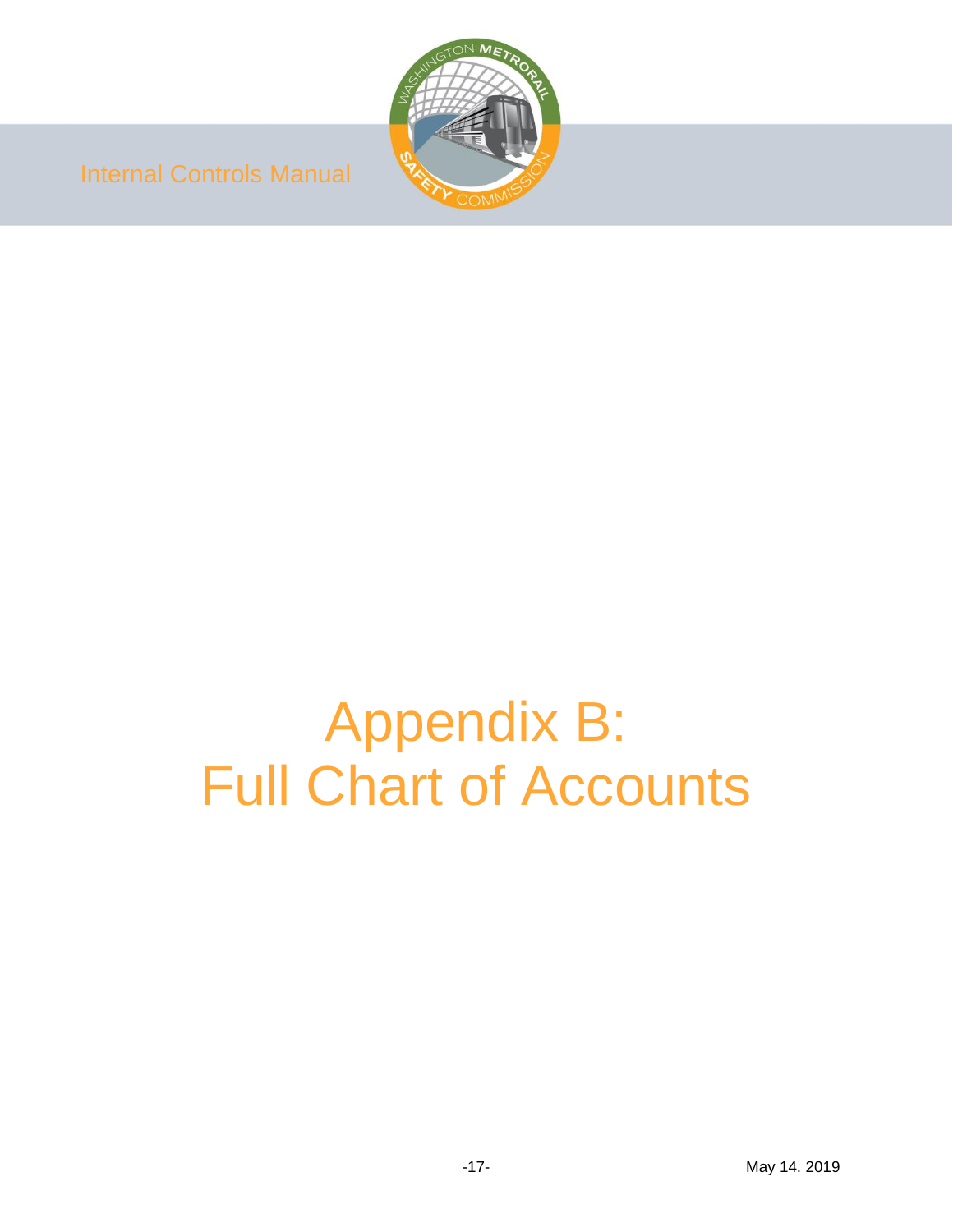

| <b>Account No.</b> | <b>Title</b>                                   | <b>Type</b> | <b>Balance</b> |
|--------------------|------------------------------------------------|-------------|----------------|
| 10000              | Cash                                           | <b>BAL</b>  | DB             |
| 10100              | Checking - BB&T Operating                      | <b>BAL</b>  | DB             |
| 10105              | Checking - BB&T Escrow                         | <b>BAL</b>  | DB             |
| 10200              | <b>Checking - Wells Fargo Operating</b>        | <b>BAL</b>  | DB             |
| 10900              | <b>Bill.com Clearing Account</b>               | <b>BAL</b>  | DB             |
| 12000              | <b>Contributions Receivable</b>                | <b>BAL</b>  | DB             |
| 12100              | <b>Grants Receivable</b>                       | <b>BAL</b>  | DB             |
| 12999              | Allowance for doubtful contribution receivable | <b>BAL</b>  | DB             |
| 13000              | <b>Unbilled Receivables</b>                    | <b>BAL</b>  | DB             |
| 14000              | <b>Prepaid Expenses</b>                        | <b>BAL</b>  | DB             |
| 16000              | <b>Fixed Assets</b>                            | <b>BAL</b>  | DB             |
| 16105              | Furniture                                      | <b>BAL</b>  | DB             |
| 16110              | Computers                                      | <b>BAL</b>  | DB             |
| 16115              | Equipment                                      | <b>BAL</b>  | DB             |
| 16120              | Vehicles                                       | <b>BAL</b>  | DB             |
| 16125              | Leasehold Improvements                         | <b>BAL</b>  | DB             |
| 16200              | <b>Accumulated Depreciation</b>                | <b>BAL</b>  | DB             |
| 17000              | Investments                                    | <b>BAL</b>  | DB             |
| 19000              | <b>Other Assets</b>                            | <b>BAL</b>  | DB             |
| 19105              | <b>Security Deposits</b>                       | <b>BAL</b>  | DB             |
| 19999              | InterCompany Receivable                        | <b>BAL</b>  | DB             |
| 21000              | Payables                                       | <b>BAL</b>  | <b>CR</b>      |
| 21100              | <b>Accounts Payable</b>                        | <b>BAL</b>  | <b>CR</b>      |
| 21210              | <b>Accrued Expenses</b>                        | <b>BAL</b>  | <b>CR</b>      |
| 21220              | <b>Accrued Payroll and Related Expenses</b>    | <b>BAL</b>  | <b>CR</b>      |
| 22000              | <b>Grants Payable</b>                          | <b>BAL</b>  | <b>CR</b>      |
| 23000              | Deferred Revenue                               | <b>BAL</b>  | <b>CR</b>      |
| 29000              | <b>Other Liabilities</b>                       | <b>BAL</b>  | <b>CR</b>      |
| 29120              | Refundable Advances                            | <b>BAL</b>  | <b>CR</b>      |
| 29125              | <b>Deferred Rent Liability</b>                 | <b>BAL</b>  | <b>CR</b>      |
| 29999              | InterCompany Payable                           | <b>BAL</b>  | <b>CR</b>      |
| 30000              | <b>Fund Balance</b>                            | <b>BAL</b>  | <b>CR</b>      |
| 40000              | Government Grant - contribution                | <b>INC</b>  | <b>CR</b>      |
| 40100              | Federal Transit Admin Revenue                  | <b>INC</b>  | <b>CR</b>      |
| 40200              | DC Match Revenue                               | <b>INC</b>  | <b>CR</b>      |
| 40250              | DC Grant Revenue - Additional Funds            | <b>INC</b>  | <b>CR</b>      |
| 40300              | <b>MD Match Revenue</b>                        | <b>INC</b>  | <b>CR</b>      |
| 40350              | MD Grant Revenue - Additional Funds            | <b>INC</b>  | CR             |
| 40400              | VA Match Revenue                               | <b>INC</b>  | CR             |
| 40450              | VA Grant Revenue - Additional Funds            | <b>INC</b>  | CR             |
| 48000              | <b>Investment Revenue</b>                      | <b>INC</b>  | CR             |
| 48100              | Dividend Revenue                               | <b>INC</b>  | <b>CR</b>      |
| 48200              | Interest Revenue                               | <b>INC</b>  | CR             |
| 48300              | Unrealized Gain/Loss                           | <b>INC</b>  | CR             |
| 48310              | <b>Realized Gain/Loss</b>                      | <b>INC</b>  | CR             |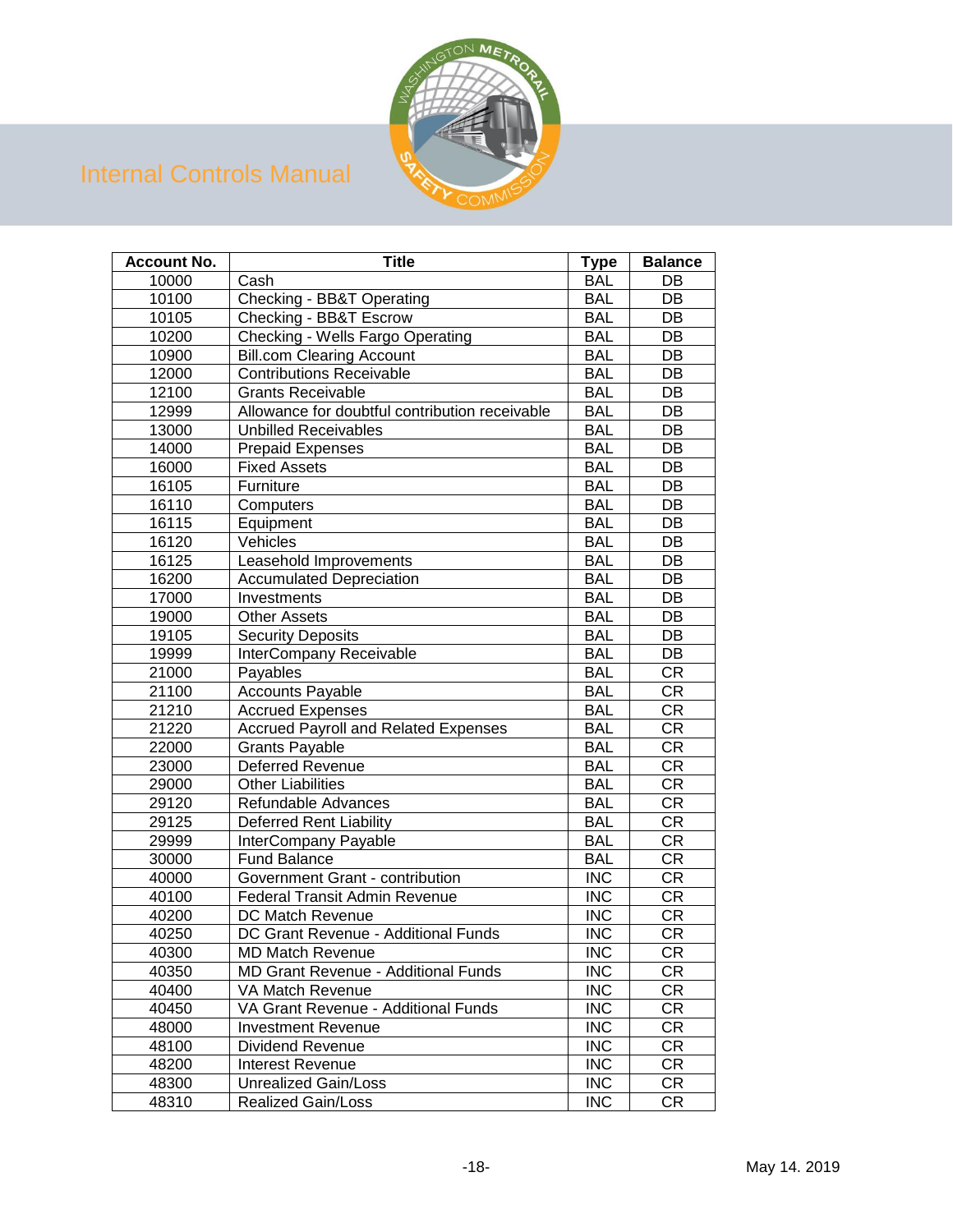

| <b>Account No.</b> | <b>Title</b>                        | <b>Type</b> | <b>Balance</b> |
|--------------------|-------------------------------------|-------------|----------------|
| 48900              | <b>Disposition on Assets</b>        | <b>INC</b>  | CR             |
| 49000              | Miscellaneous Revenue               | <b>INC</b>  | <b>CR</b>      |
| 71000              | Salaries and Related Expenses       | <b>INC</b>  | DB             |
| 71100              | Salaries - Direct                   | <b>INC</b>  | DB             |
| 71105              | Salaries - Indirect                 | <b>INC</b>  | DB             |
| 71110              | <b>Bonuses</b>                      | <b>INC</b>  | DB             |
| 71200              | Payroll Taxes                       | <b>INC</b>  | DB             |
| 71300              | <b>Employee Benefits Expense</b>    | <b>INC</b>  | DB             |
| 71305              | <b>PTO</b>                          | <b>INC</b>  | DB             |
| 71310              | Holiday                             | <b>INC</b>  | DB             |
| 71315              | <b>Health Benefit Plans</b>         | <b>INC</b>  | DB             |
| 71330              | Staff Development                   | <b>INC</b>  | DB             |
| 71340              | Payroll Management Expense          | <b>INC</b>  | DB             |
| 73000              | <b>Contract Service Expense</b>     | <b>INC</b>  | DB             |
| 73100              | Management Consultant Fee           | <b>INC</b>  | DB             |
| 73200              | Legal Fee                           | <b>INC</b>  | DB             |
| 73300              | <b>Accounting Fee</b>               | <b>INC</b>  | DB             |
| 73310              | <b>Audit Fee</b>                    | <b>INC</b>  | DB             |
| 73400              | <b>Staff Augmentation</b>           | <b>INC</b>  | DB             |
| 73500              | <b>Training Expense</b>             | <b>INC</b>  | DB             |
| 75000              | <b>Promotion and Recruitment</b>    | <b>INC</b>  | DB             |
| 75100              | <b>Promotion Expense</b>            | <b>INC</b>  | DB             |
| 75200              | <b>Recruitment and Development</b>  | <b>INC</b>  | DB             |
| 80000              | Office Expense                      | <b>INC</b>  | DB             |
| 80100              | <b>Office Supplies</b>              | <b>INC</b>  | DB             |
| 80101              | <b>Office Equipment</b>             | <b>INC</b>  | DB             |
| 80105              | Postage & Delivery                  | <b>INC</b>  | DB             |
| 80110              | <b>Association Dues</b>             | <b>INC</b>  | DB             |
| 80115              | <b>Periodicals and Publications</b> | <b>INC</b>  | DB             |
| 80120              | Telephone and Internet              | <b>INC</b>  | DB             |
| 80130              | <b>Bank &amp; Credit Card Fees</b>  | <b>INC</b>  | DB             |
| 81000              | <b>Facility and Equipment</b>       | <b>INC</b>  | DB             |
| 81105              | Rent                                | <b>INC</b>  | DB             |
| 81115              | Equipment Maint. & Repair           | <b>INC</b>  | DB             |
| 81125              | <b>Security Expense</b>             | <b>INC</b>  | DB             |
| 81500              | Insurance                           | <b>INC</b>  | DB             |
| 81510              | Office Insurance                    | <b>INC</b>  | DB             |
| 81520              | D&O Insurance                       | <b>INC</b>  | DB             |
| 82000              | <b>Equipment Expense</b>            | <b>INC</b>  | DB             |
| 82100              | <b>Leased Equipment</b>             | <b>INC</b>  | DB             |
| 82200              | Printing and Copy                   | <b>INC</b>  | DB             |
| 82300              | Safety Equipment                    | <b>INC</b>  | DB             |
| 82310              | Small Equipment                     | <b>INC</b>  | DB             |
| 83000              | IT                                  | <b>INC</b>  | DB             |
| 83100              | <b>IT Consulting</b>                | <b>INC</b>  | DB             |